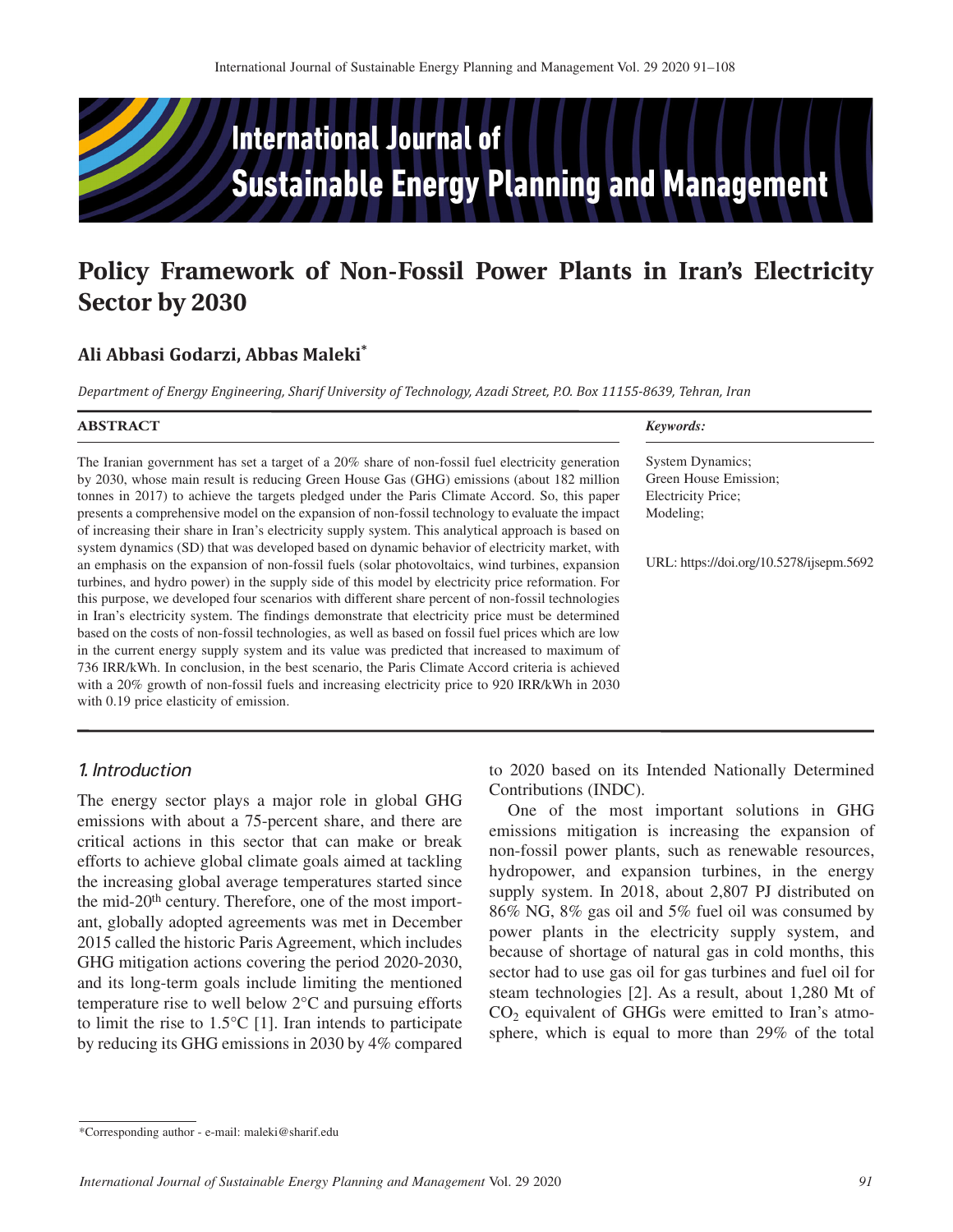# *Nomenclature*

- *Pt* Electricity price in IRR/kWh
- $P_t^I$ *<sup>I</sup>* Electricity price index in IRR/kWh
- *AT* Adjustment time in hour
- *Sr* Reference supply in kWh
- *Dr* Reference demand in kWh
- *ES* Effect of price on supply
- *ED* Effect of price on demand
- *es* Price elasticity of supply
- *ed* Price elasticity of demand
- $EB<sub>n</sub>$  Effect of demand per supply balance on price *F* Import coefficient
- *s* Price sensivity of demand per supply balance *λi*  $CO<sub>2</sub>$  equivalent emission factors in  $grCO<sub>2</sub>/$ kWh
- 
- $\lambda_i \cdot_{CO_2}$  CO<sub>2</sub> emission factor in grCO<sub>2</sub>/kWh  $\lambda_i \cdot_{C}$  Carbon emission factor in grC/kWh *Carbon emission factor in grC/kWh*

emissions in the country, demonstrating the importance of the energy supply system for GHG reduction (Fig. 1) [3]. Thus, new energy resources and technologies, such as non-fossil fuels, are required to ensure sufficient energy supply for the growing demand.

The process of implementing Iran's unconditional mitigation of GHG emissions will be facilitated and speeded up with increasing the share of non-fossil fuels in the electricity supply system, and Iran's government intends to achieve a 20% share [4]. This share, as shown in Fig. 2, was 5% in 2018 [2].

This paper describes an analysis performed to assess reaching a 20% share for non-fossil fuels in the electricity supply system for Iran to meet these emission targets pledged in COP21. In particular, it attempts to determine the electricity price such that it enables non-fossil fuel power plants to compete with conventional power plants in gaining electricity market share and to compute the resulting overall costs. So, the main output of this paper is electricity price which determine share percent of non-fossil fuel power plant in Iran's electricity production system. However, energy price reformation has not been effectively pursued in Iran, and therefore, there has not been a successful sensible reduction in utilizing fossil fuels in recent years.

Iran's parliament passed an energy reformation in 2010 and according to it, fossil fuel prices should increase to international prices within five years [5]. Hence, based on changes in fossil prices, share of these fuels should be decreased in Iran's electricity production

- $\lambda_i \cdot N_2O$  **N2O** emission factor in grN<sub>2</sub>O /kWh  $\lambda_i \cdot c_{H_A}$  **CH**<sub>4</sub> emission factor in grCH<sub>4</sub>/kWh
- *<sup>λ</sup>i . CH4* CH4 emission factor in grCH4/kWh
- *Pceillingt* Price ceiling in IRR/kWh
- *α* Variation of price ceiling
- $CF_i$  Capacity factor in %<br> $O_{C_{i,t}}$  Operation costs in IR
- **Operation costs in IRR/kWh**
- $Fc_{i,t}$  Fuel costs in IRR/kWh
- $so_{i,t}$  Subsidy of power plants in IRR/kWh
- *efi.t* Efficiency of power plants
- *Ti.t* Applied tax on power plants in IRR/kWh
- *PJ* Petajoules
- *Mt* Million tonnes

#### *Subscripts*

- *i* Power plants technology number (1 to 13)
- *t* Time



Figure 1: Shares of energy sections in GHG emissions in Iran, 2017 [3]

system, but this share changed only from 95.55% to 91.64% on years between 2010 to 2018 [2]. Indeed, the main concern of this paper is the possibility of electricity prices for the development of non-fossil power plants which, on one hand, can satisfy the growing electricity demand and, on the other hand, can help achieve a 20% share of non-fossil fuels in primary energy by 2030, which can mitigate Iran's GHG emissions according to the Paris Accord targets.

 Electricity price has high impact of energy consumption in Iran and is an important input to all demand sectors that were shown in Fig. 1. So, this policy tool could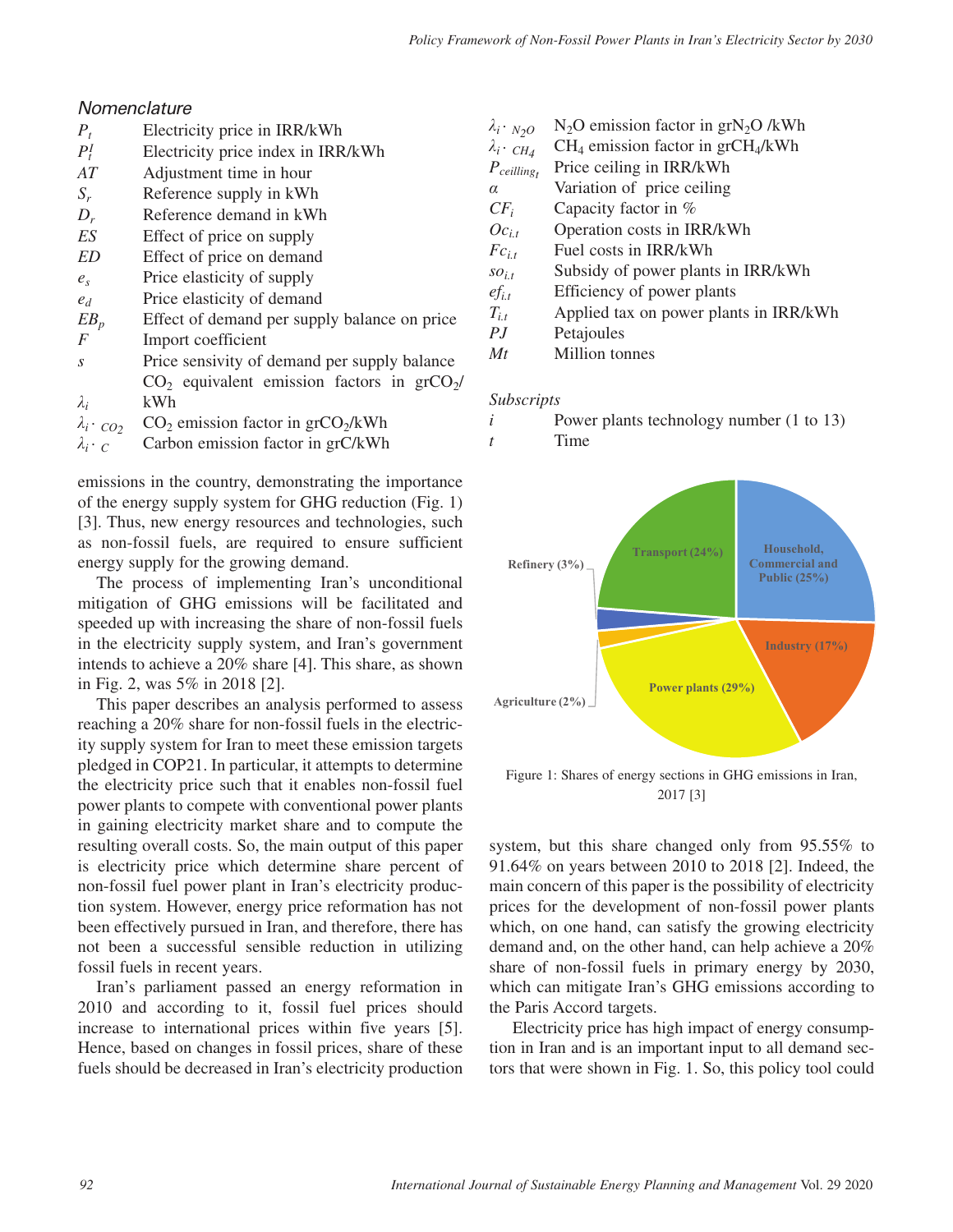

Figure 2: Shares of power plants types in Iran's electricity production system, 2018 [2]

impose to these sectors in changing consumption pattern from fossil resources to their non-fossil types. Because of low electricity price of fossil power plants, supply side do not have incentive to decrease GHG emissions.

Since renewable energy resources have intermittent availability and fossil fuel costs contain uncertainty in their future pricing policy, we analyze the impact of both expansion capacity of non-fossil fuel power plants and fuel costs of fossil power plants on the trend of the expansion of these zero emission resources. So, determination of electricity price that make the most impact on GHG emissions with calculation of emission elasticity (novel parameter) is considered in current study as research gap and this point directly was not investigated in previous papers.

In this paper, we tried to set an energy policy path for an electricity pricing mechanism in Iran's energy supply system for the realization of the Paris Accord targets, for which purpose research and development was done on decreasing GHG emissions based on the proposed method shown in Fig. 3.

This paper is structured as follows. After reviewing previous studies, the methodology and the applications of system dynamics (SD) in an energy supply system were presented. In the continuation of this section, we describe the fuel cost and non-fossil fuel pricing mechanism to derive key electricity pricing components. Therefore, the SD model is constructed, described, and validated in Section 3. Results are discussed in Section 4. The paper finalizes with conclusion and policy implications.

### *2. Literature Review*

In order to understand Iran's future energy consumption and emissions and to investigate the potential utilization of renewable energies, many studies have recently been conducted to simulate various future development pathways. However, they lack an explicit description of how increasing the expansion of non-fossil resources aid in achieving the Paris Accord targets in their analytical model. Some of these articles have proposed analytical models to estimate the overall cost of utilizing renewable resources for emission reduction or have provided general strategies for devising long-term energy policies, but they have not provided a practical and economic method for increasing the expansion of non-fossil fuel technologies in the energy supply system.

Kachoee et al. investigated the current Iranian electricity supply and demand to forecast future generation trends in the power plant sector. Based on their results, this sector will emit about  $668.2$  Mt of  $CO<sub>2</sub>$  equivalent of GHGs in the Business As Usual (BAU) scenario by 2040, which could be reduced to 294.6 Mt by adopting renewable development policies [6]. Setiartiti et al. developed four scenarios for transportation sector of Yogyakarta Province in Indonesia and showed that mitigation scenario could reduce GHG intensity [7].

In 2017, Manzoor and Aryanpur presented a retrospective optimization model for Iran's power sector and showed that demand-side strategies and shifting to renewable supplies are two of the most important key drivers in achieving a low-carbon generation mix [8].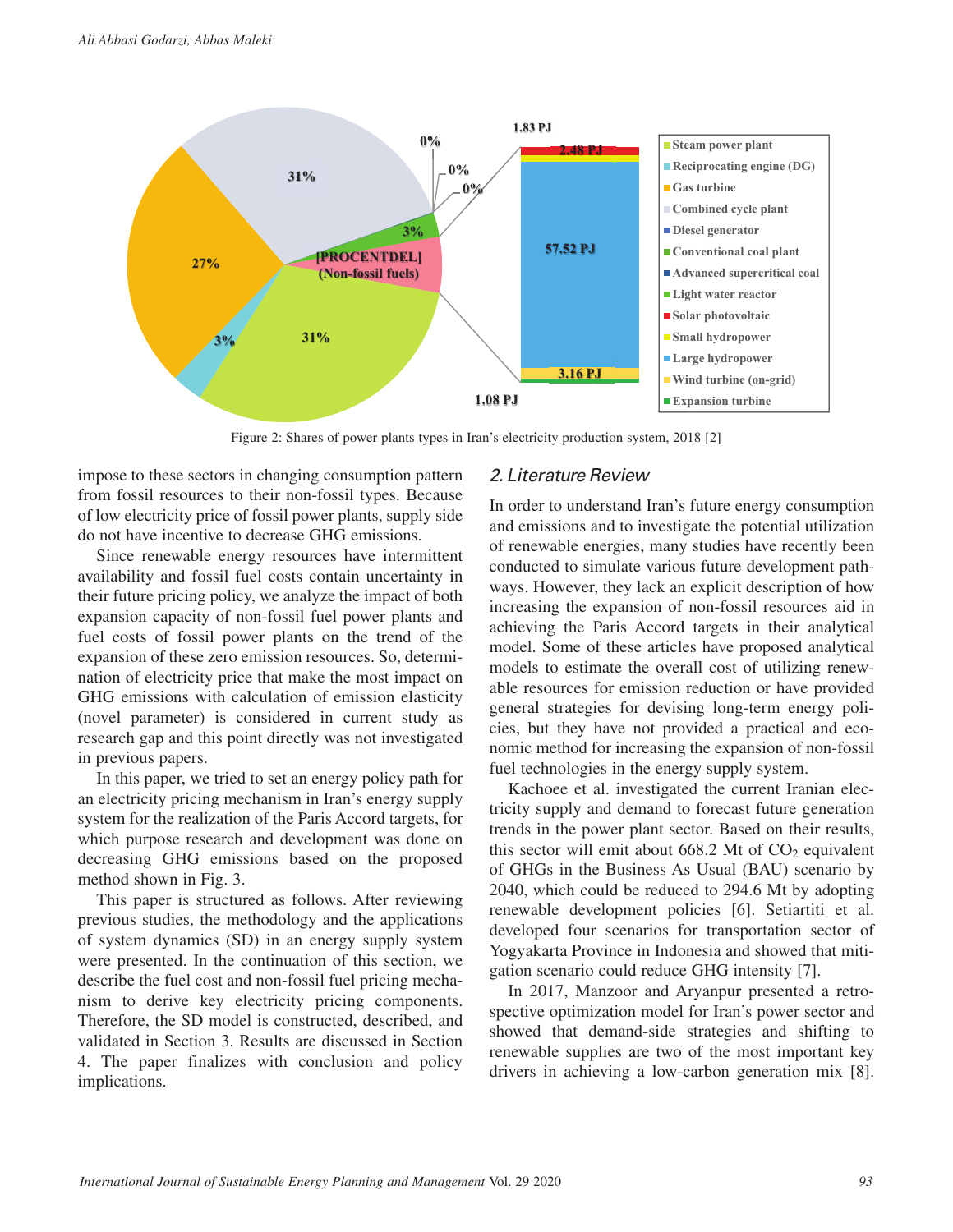

Figure 3: Research methodology flowchart and overall investigation structure

Although fossil fuels still heavily dominate Iran's electricity supply system, especially natural gas, there are great and diverse renewable opportunities that should be considered as distributed generation in different province [9].

This practical solution can lead to the possibility of foreign and domestic investment opportunities. For instance, Shasavari and Akbari focused on potential barriers for promoting solar energy resources and increasing their expansion in the power grid, and claimed that this renewable energy has benefits that can absorb Foreign Direct Investment (FDI) [10]. Studies similar to the mentioned papers have been conducted in other countries, arguing that the cooperative planning framework in the development of non-fossil fuel power plants is capable and possible. Finding the most efficient method based on different incentives in the form of governmental executive scenarios is necessary for increasing the share of renewable resources in meeting the growing future electricity demand [11].

In 2019, Wahba et al. analyzed the effect of green strategy models on building design in areas with hot and dry climatic zones. They announced that building sector

has a big responsibility in 62% of total electricity consumption and around  $70\%$  of resultant  $CO<sub>2</sub>$  emissions and application of green wall is very powerful way that enhances the ecosystem health [12]. Burciaga et al. implemented Construction and Demolition Waste (CDW) strategies in reducing  $CO<sub>2</sub>$  emissions of housing building and found that they can reduce  $53\%$  of  $CO<sub>2</sub>$ [13]. Khan et al. presented integrated association model of green building rating tool (MyCREST) with Life Cycle Costing (LCC) and its final result was that criteria environmental management plan has lowest costing role in green building projects [14]. In 2018, Darabpour et al. focused on practical approaches toward sustainable construction industry by considering the experts' opinion in Iran [15].

Candia et al. evaluate the flexibility of the Bolivian power generation system in terms of renewable energy and found that 30% participation of solar and wind technology are required for grid reinforcements [16]. At 2020, a comprehensive investigation has been done by European researchers who developed a strategy under a Modern Portfolio Theory (MPT) for replacing conventional electricity generation technologies with renewables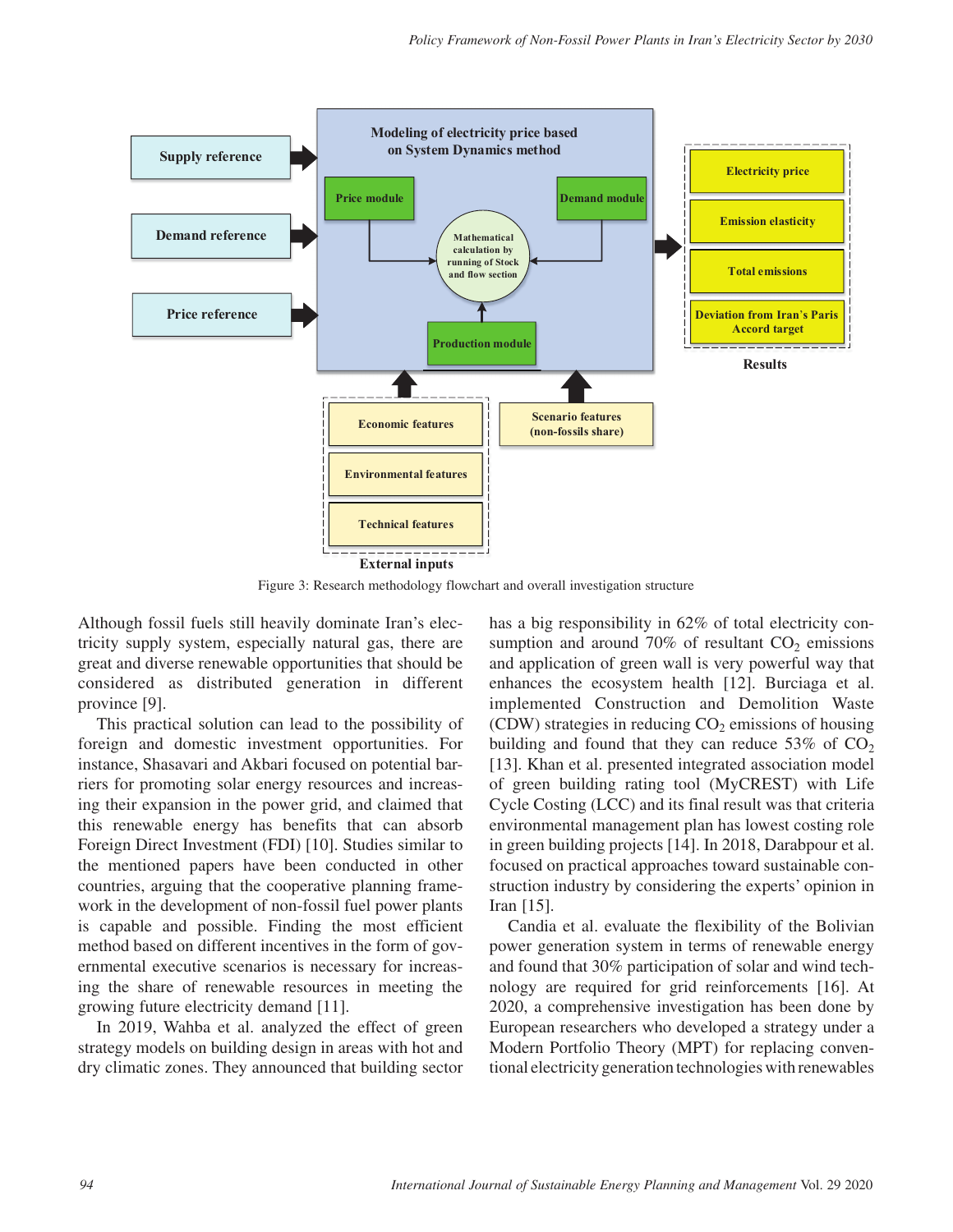energies when defining efficient portfolios with less risk [17].

Yuan et al. presented a multi-region and multi-period model to explore the carbon and spillover impacts of investments in non-fossil fuel electricity generation and tried to explain how these investments affect  $CO<sub>2</sub>$  emissions in China [18]. Atanasoae et al. assessed the employment impact of low capital cost of on-grid power generation on the expansion of renewable energy resources on Romania's electricity supply system [19]. According to their investigation, these production technologies can be profitable at less than 2300 Euro/kWh, depending on the self-consumption share of electricity produced by renewable resources.

In recent years, many papers were published suggesting that an energy policy domain based on System Dynamics (SD) has many advantages in providing a better comprehension of complex interactions between different variables. Furthermore, SD itself can also be combined with other scenario planning methods, which helps obtain solid results from the dynamic behaviors of energy systems such as the electricity supply system [20]. Liu et al. investigated the mobility management policy of Beijing's transport sector and its effects on energy savings and emission reduction using SD approach [21]. Their results show that the effects of energy conservation and emission reduction are two key solutions in comprehensive dynamic policies, and their efficacy is assessed in their study.

The cost-benefit analysis based on SD model has been done on the simulation of energy saving from combining renewable energy and energy efficiency improvements in reference [22]. The results showed that renewable energy has more social benefits than energy efficiency improvements, and every country should introduce appropriate renewable development policies for its emission reduction targets. Shafiei et al. presented an integrated SD model for Iceland's energy system to explore the transition process towards a hydrogen- and biofuel-based market considering both supply and demand sides [23]. They again focused on the application of renewable-based energy system for making this transition pathway.

From the above mentioned papers, it can be understood that the SD method is a suitable way of structuring the causal and indirect relationships with randomness and uncertainty aspects such as electricity price [24]. So, to develop insights into the economic impacts of electricity pricing, we present a dynamic model that

provides useful policy implications for Iran's future emission reduction, as there was a substantial increase in the installed capacity of non-fossil fuel technologies in the period under study. Indeed, reducing GHG emissions of power plants by increasing the share of non-fossil energy to 20% is key for Iran to meet its targets in Paris Accord.

# *3. Model*

This section provides a general model representing Iran's electricity pricing that can be applied to the proposed pricing method of power plants owners, and its integrated system dynamics model has three subsystems: production, demand, and price.

In order to understand the effect of technological and economical motivators on the whole electricity sector, it is important for the new non-fossil fuel and conventional capacities to be able to adequately serve the increasing electricity demand of the country. Apart from what is affected by the market, these motivators affect the produced energy and certificate prices. We investigate the effective management of non-fossil fuel power plants expansion in Iran's electricity supply system on its (electricity) pricing mechanism. So, our model is designed by following a principle similar to the one in Klaus-Ole Vogstad's PhD thesis [25] where a complex system is divided for clarifying the sectorial interactions.

Through a review of the existing literature, the causal relationships of electricity pricing considering the share increase of non-fossil resources are presented, and after selecting other causal variables, Causal Loop Diagrams (CLDs) of modules will be constructed. After a qualitative examination of the causal relationships, three modules are derived, and the required data are applied in causal relationships followed by the formulation of these relationships in the next stage. Finally, the integrated stock-flow diagram will be developed. Nevertheless, this study's objective is to investigate the non-fossil fuel certificate policy with the time horizon of 2020-2030 (the Paris Accord timeline).

### **3.1 Production module**

The production module is constructed to model the supply side of electricity energy system associated with fossil and non-fossil resources as shown in Fig. 4.

As can be seen, the new power plant investments are based on investors' expected profitability of the new capacity, which is influenced by price variation, capital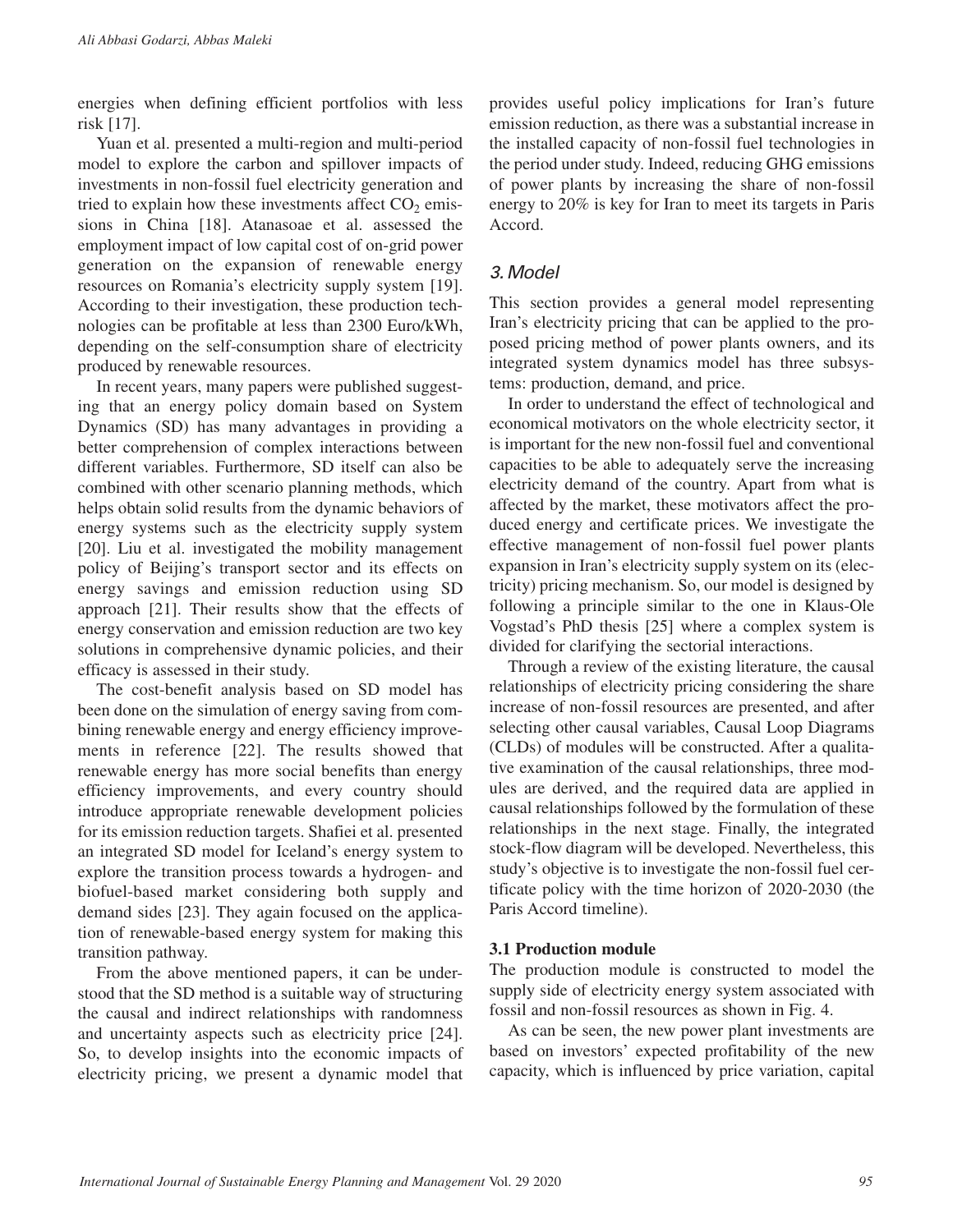

Figure 4: CLD of the electricity production module

costs, O&M costs, fuel costs, and capacity factor. Increasing the expected price and capacity factor soar the expected profit, and conversely, increasing costs decreases it. Variations of profit versus total costs will affect the rate of return and investments of power plants. So, capacity expansion has two delays: 1) Requesting a construction permission, verification, and confirmation receiving, 2) Time required for investing in new power plant capacity. These two mentioned delays have been considered in the proposed CLD of the production module.

Since capacity will grow with investment, the utilization of current and new power plants is a function of capacity and capacity factor, and is in a direct relationship with electricity price and total costs (O&M, capital, and fuel costs at Fig. 3). In this module, we considered 13 various competing generation technologies (see Table 1) which were divided into two categories: fossil and non-fossil fuel power plants. Using the capacity of these technologies depends on their profitability and new investments in capacity.

### **3.2 Demand module**

The demand module aims at clarifying the causal path from the electricity consumers' behavior to factors affecting electricity price that comprise the affordability aspect of the energy market, as shown in Fig. 5.

According to Fig. 5, demand variation in the electricity market is a function of price factors (price ceiling and price elasticity of demand) and real factors in economics (growth rate), with price having a negative effect and real factors having a positive effect on demand.

A rise in demand increases the demand to generation ratio (D/G), leading to electricity price soaring which in turn results in decreasing the demand in the next feedback. Furthermore, demand also relies on external factors such as weather (temperature), which affects the level of generation. On the other hand, price is the main feedback between the demand side and the supply side, which is described through the price elasticity of demand measured on a yearly basis. For modeling future development in our model, a fixed growth rate is considered exogenously for the demand module, which is a representation of Iran's economy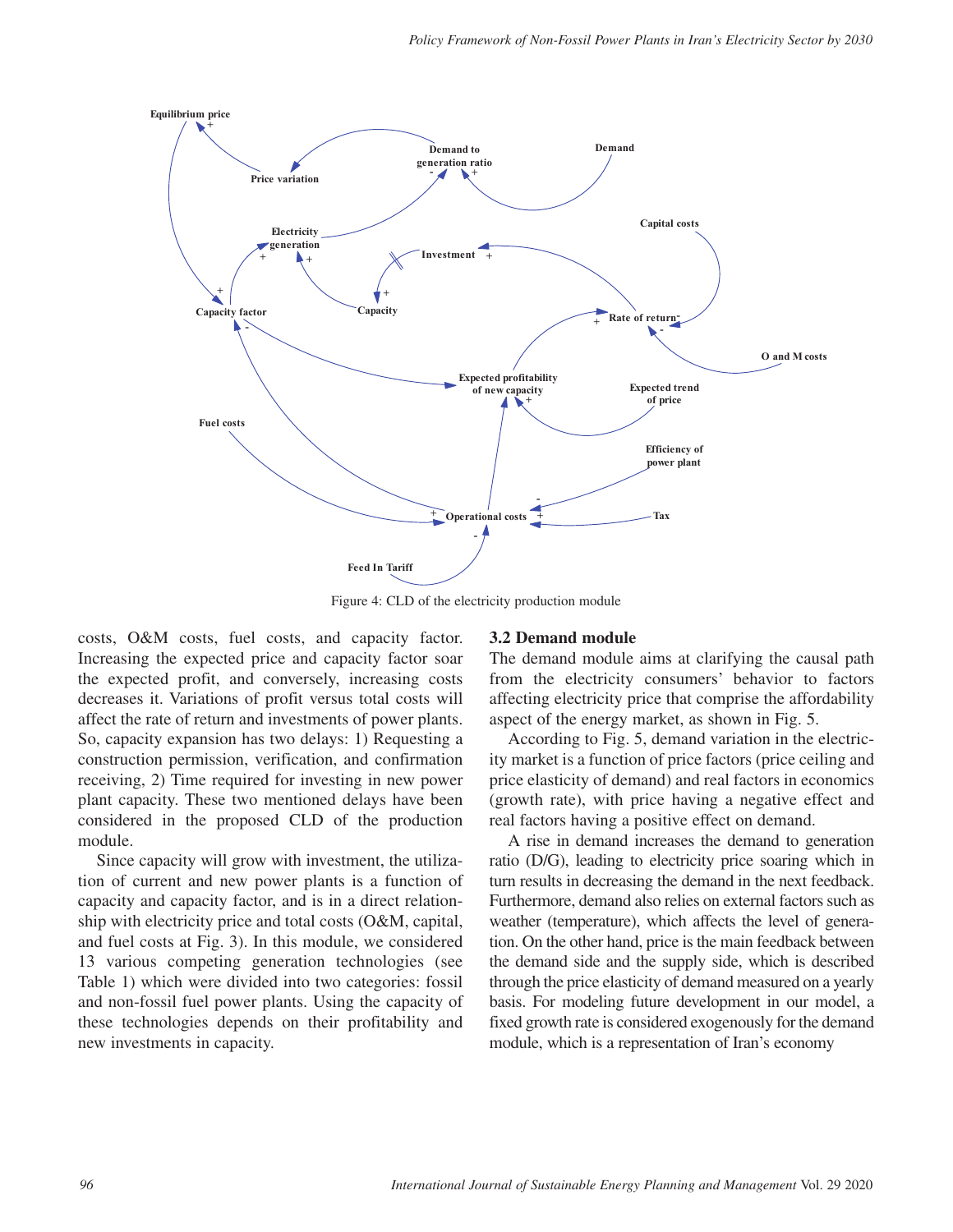| 1<br>i<br>l                                                                     |
|---------------------------------------------------------------------------------|
|                                                                                 |
|                                                                                 |
| $\sim$ $\sim$ $\sim$ $\sim$ $\sim$<br>ׇ֚֚֚֕                                     |
|                                                                                 |
| $\frac{1}{2}$<br>֖֖֖֖֖֖֖ׅ֖֧ׅ֖֧֪֪֪ׅ֖֧֪֪ׅ֖֚֚֚֚֚֚֚֚֚֚֚֚֚֚֚֚֚֚֚֚֚֚֚֚֚֚֚֚֚֡֝֝֟֩֝֓֞֝֝ |
|                                                                                 |
| ֚֓<br>ׇ֘֒                                                                       |
|                                                                                 |
| ŗ                                                                               |
| j                                                                               |
| $\begin{array}{c} \hline \end{array}$<br>$\overline{a}$<br>i                    |
|                                                                                 |
|                                                                                 |
|                                                                                 |
| J<br>$\overline{\phantom{a}}$                                                   |
| E                                                                               |
| I                                                                               |
| ļ<br>F                                                                          |

|                |                                                                                                                                                                                                                                                                                                                                                                                                                                                                                                                                                      |                         |                                     |                                              |                      |                             |                           | Table 1: Technological features of power plants in electricity supply system [26, 27, 28, 29, 30, 31] |                                                                                                                |                                                                         |                |
|----------------|------------------------------------------------------------------------------------------------------------------------------------------------------------------------------------------------------------------------------------------------------------------------------------------------------------------------------------------------------------------------------------------------------------------------------------------------------------------------------------------------------------------------------------------------------|-------------------------|-------------------------------------|----------------------------------------------|----------------------|-----------------------------|---------------------------|-------------------------------------------------------------------------------------------------------|----------------------------------------------------------------------------------------------------------------|-------------------------------------------------------------------------|----------------|
| Q.             | Technology                                                                                                                                                                                                                                                                                                                                                                                                                                                                                                                                           | Capital<br>\$KW<br>cost | $$$ /kW)<br><b>O&amp;M</b><br>Fixed | $(\frac{M}{M})$<br>ariable<br><b>D&amp;M</b> | Efficiency<br>$(\%)$ | lifetime<br>Plant<br>(year) | factor<br>Plant<br>$(\%)$ | consumption<br>Self-<br>$(\mathscr{C})$                                                               | $(\%$ /year)<br>Decreasing<br>investment<br>rate of<br>cost(                                                   | <b>Upper limit on new</b><br>capacity additions <sup>a</sup><br>(MW/yr) | Typeb          |
|                | Steam power<br>$_{\rm plant}$                                                                                                                                                                                                                                                                                                                                                                                                                                                                                                                        | 1100                    | 9.4                                 | 0.48                                         | 41.2                 | $30\,$                      | 75                        | 6.8                                                                                                   | 0                                                                                                              | $\circ$                                                                 | 山              |
| $\mathcal{L}$  | Reciprocating<br>engine (DG)                                                                                                                                                                                                                                                                                                                                                                                                                                                                                                                         | 800                     | ${}^{\circ}$                        | 5                                            | 40-45                | $\supseteq$                 | 80                        | 0.7                                                                                                   | 0                                                                                                              | $119 - 811$                                                             | 匞              |
| 3              | Gas turbine                                                                                                                                                                                                                                                                                                                                                                                                                                                                                                                                          | 550                     | $4\cdot$                            | 0.64                                         | $34.3 - 38.9$        | $\overline{c}$              | $\sqrt{2}$                | 0.8                                                                                                   | ⊂                                                                                                              | $\circ$                                                                 | 匞              |
| 4              | Combined cycle<br>plant                                                                                                                                                                                                                                                                                                                                                                                                                                                                                                                              | 760                     | $4.\overline{3}$                    | 0.41                                         | $50 - 55$            | $30\,$                      | 80                        | $\overline{1.9}$                                                                                      | 0                                                                                                              | $\circ$                                                                 | 山              |
| 5              | Diesel generator                                                                                                                                                                                                                                                                                                                                                                                                                                                                                                                                     | 550                     | 3.8                                 | 0.74                                         | 33                   | $\supseteq$                 | $\sqrt{2}$                | 6.5                                                                                                   | 0                                                                                                              | $\circ$                                                                 | 匞              |
| ७              | Conventional coal<br>plantc                                                                                                                                                                                                                                                                                                                                                                                                                                                                                                                          | 1600                    | 2                                   | ⊂                                            | 35.3                 | $\overline{\mathcal{E}}$    | 85                        | 5.5                                                                                                   | 0                                                                                                              | 0                                                                       | $\mathbf{L}$   |
| Γ              | supercritical coal<br>Advanced                                                                                                                                                                                                                                                                                                                                                                                                                                                                                                                       | 3700                    | 88                                  | ○                                            | $46 - 50$            | $\Theta$                    | 85                        | 5.6                                                                                                   | 0.7                                                                                                            | $\circ$                                                                 | 匞              |
| $\infty$       | Light water<br>reactord                                                                                                                                                                                                                                                                                                                                                                                                                                                                                                                              | 4800                    | 92                                  | 0.5                                          | $\overline{31}$      | $\overline{4}$              | 80                        | $\overline{10}$                                                                                       | 0                                                                                                              | $\circ$                                                                 | щ              |
| Q              | Solar photovoltaic                                                                                                                                                                                                                                                                                                                                                                                                                                                                                                                                   | 4000                    | $50\,$                              | 0                                            | $\circ$              | 25                          | 25                        | $\circ$                                                                                               | 3                                                                                                              | 48-670                                                                  | Ë              |
| $\Xi$          | Small hydropower                                                                                                                                                                                                                                                                                                                                                                                                                                                                                                                                     | 2000                    | $\overline{4}$                      | ⊂                                            | 0                    | $\overline{4}$              | $50\,$                    | 0.5                                                                                                   | 0                                                                                                              | 192                                                                     | E              |
| $\equiv$       | Large hydropower                                                                                                                                                                                                                                                                                                                                                                                                                                                                                                                                     | 1500                    | 10.8                                | $\circ$                                      | $\circ$              | $50\,$                      | $\overline{15}$           | 0.5                                                                                                   | $\circ$                                                                                                        | 1080                                                                    | E              |
| $\overline{c}$ | Wind turbine<br>$(on\text{-}\text{grid})^e$                                                                                                                                                                                                                                                                                                                                                                                                                                                                                                          | 1500                    | 48                                  | $\circ$                                      | 0                    | $\Omega$                    | $30\,$                    | $\vec{A}$                                                                                             | $\tilde{S}$                                                                                                    | 3055                                                                    | $\overline{z}$ |
| 13             | Expansion turbine                                                                                                                                                                                                                                                                                                                                                                                                                                                                                                                                    | 780                     | $\mathfrak{S}0$                     | 0.45                                         | $\circ$              | 15                          | $\sqrt{2}$                | $\circ$                                                                                               | $\circ$                                                                                                        | 115                                                                     | $\overline{z}$ |
|                | <sup>e</sup> Based on capacity fluctuations of wind turbine in the country, capacity of this technology will be five time until 2030.<br><sup>a</sup> An upper limit of a technology for maximum capacity of its power plant that is imposed on the model<br><sup>b</sup> Type of technology is presented that F is related to the fossil fuels and NF is non-fossil power plants.<br>The country will construct capacity of this technology about 650 MW until 2030.<br><sup>d</sup> According to nuclear sanction that were imposed on country, it |                         |                                     |                                              |                      |                             |                           |                                                                                                       | could be only install 1000 MW capacity of this technology similar to Bushehr's nuclear power plant until 2030. |                                                                         |                |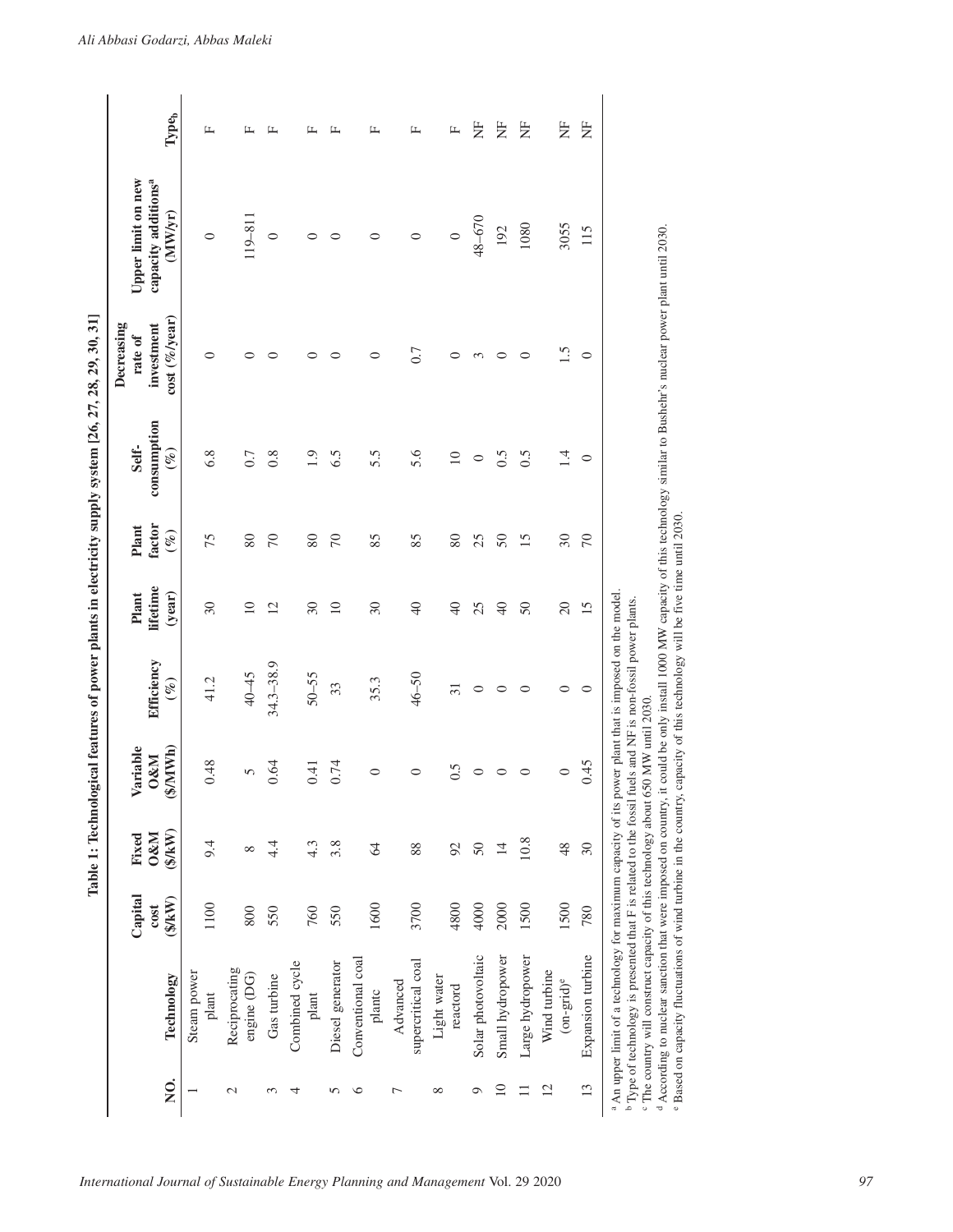

Figure 6: CLD of the electricity price module

#### **3.3 Price module**

The price module focuses on management of electricity price formation in the energy market, which includes total demand and total supply with consideration of import and export, as shown in Fig. 6.

Power plants should come up with an accurate estimate of the required power to supply the total electricity demand. On the other hand, offering electricity to the market with a lower price than the real one is a major reason for a rise in the energy consumption rate, with the difference between two prices being paid by the government as subsidy, which is a subject of controversy in Iran. Nevertheless, price variations are not considered as a driving force, and its value is assumed about 6cents/kWh in different scenarios [32]. To determine electricity price, generation scheduling of each unit can be performed as separate optimization tasks, allowing optimization across utilities' production systems, with import being considered as external provision.

#### **3.4 Integrated module**

We integrate the three modules into the CLD, and develop the stock and flow diagram as shown in Fig. 7.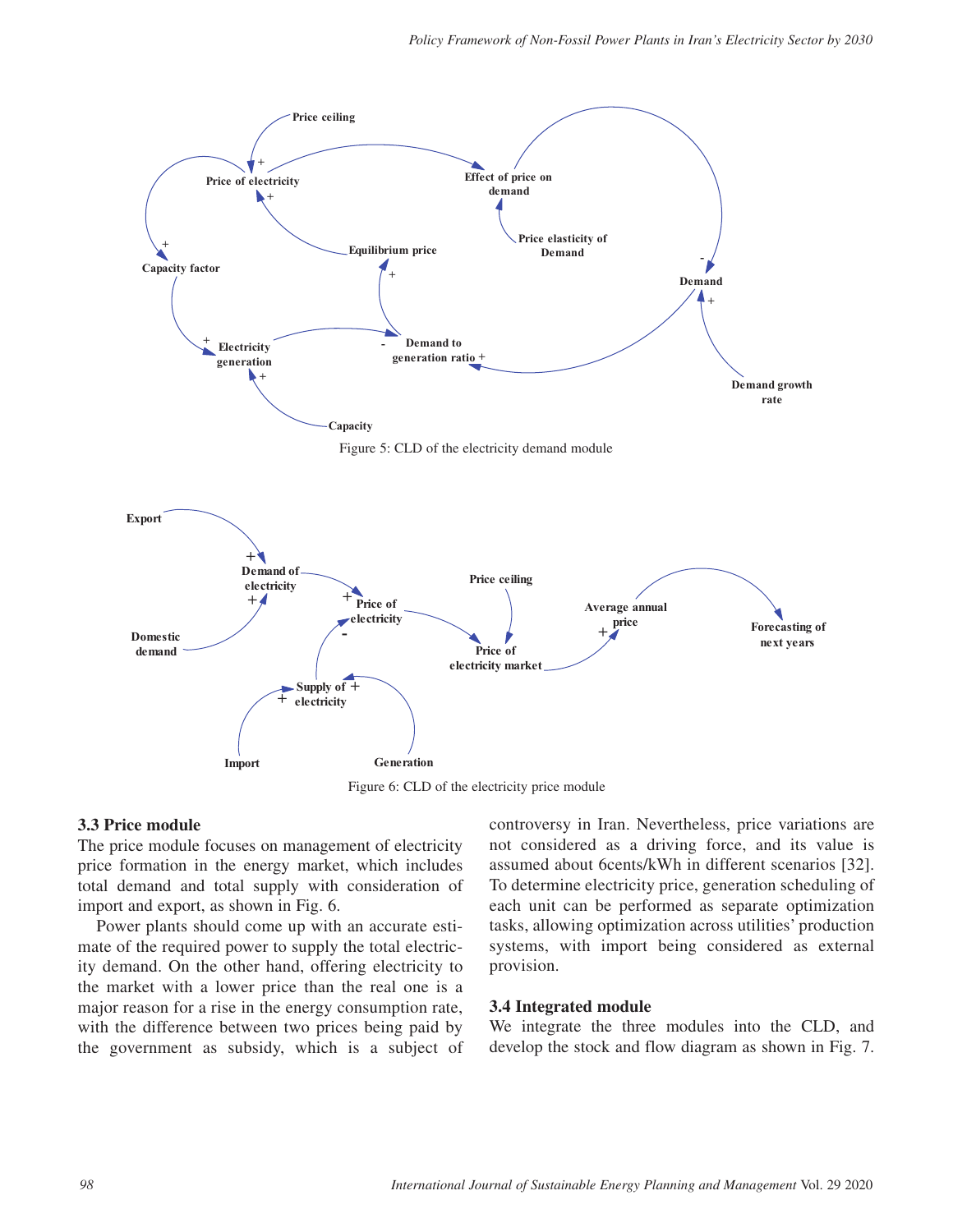

Figure 7: Stock and flow diagram of the integrated model

In order to check the structural consistency and validity of the model, verification tests and some new important causal paths are utilized to explain the real electricity pricing mechanism. After the addition of the new causal paths, the final structure of the model is presented according to these modifications.

Commonly, reviews show that price adjustment time, price index, and demand to supply ratio should be inserted into a balanced loop between supply and demand for electricity pricing. Electricity demand has a direct impact on the demand of non-fossil fuel energies, as well as to some extent on the demand of oil, coal, natural gas, and nuclear energy. Furthermore, we considered a certain share of non-fossil fuel power plants in electricity generation for modeling the exogenous effect of these energies on the final electricity price.

Attracting private investors is a very crucial issue in electricity market. The government should provide sufficient support through allocation of incentives to attract them to constructing power plants, especially non-fossil fuel ones, to cope with the growing electricity demand in the future. These investment motivators are considered in the "Feed-in Tariff", "fuel costs", and "tax" parameters whose values will affect both operational costs and expected profitability of new capacities.

#### **3.5 Greenhouse gas emissions**

In this paper, GHG emissions are evaluated based on  $CO<sub>2</sub>$  equivalent concept estimated by the Eq. 1:

$$
\lambda_i = \alpha \lambda_{i, CO_2} + \beta \lambda_{i, C} + \gamma \lambda_{i, N_2O} + \delta \lambda_{i, CH_4}
$$
 (1)

where  $\lambda_i$ .  $_{CO_2}$ ,  $\lambda_i$ .  $_C$ ,  $\lambda_i$ .  $_{N_2O}$ , and  $\lambda_i$ .  $_{CH_4}$  are emission factors of  $CO_2$ , Carbon, N<sub>2</sub>O, and CH<sub>4</sub>, respectively. Eq. 1 is a measure of how much energy the emission of one tonne of a certain gas will absorb over 100 years relative to the emissions of one tonne of  $CO<sub>2</sub>$ . Moreover, in Eq. 1, relation factors *α*, *β*, *γ*, and *δ* are 1, 3.7, 265, and 28, respectively [33].

In this paper, the mentioned emission factors in Eq. 1 have been valued based on real data collected from various installed power plants in Iran (as shown in Table 2).

Our model has a nonlinear and complex structure that will cause some difficulties for investigators in describing demand, production, and pricing principles of the above modules. Therefore, we implement our model in Vensim software [34]. The details of the models and principle equations are presented in Appendix A.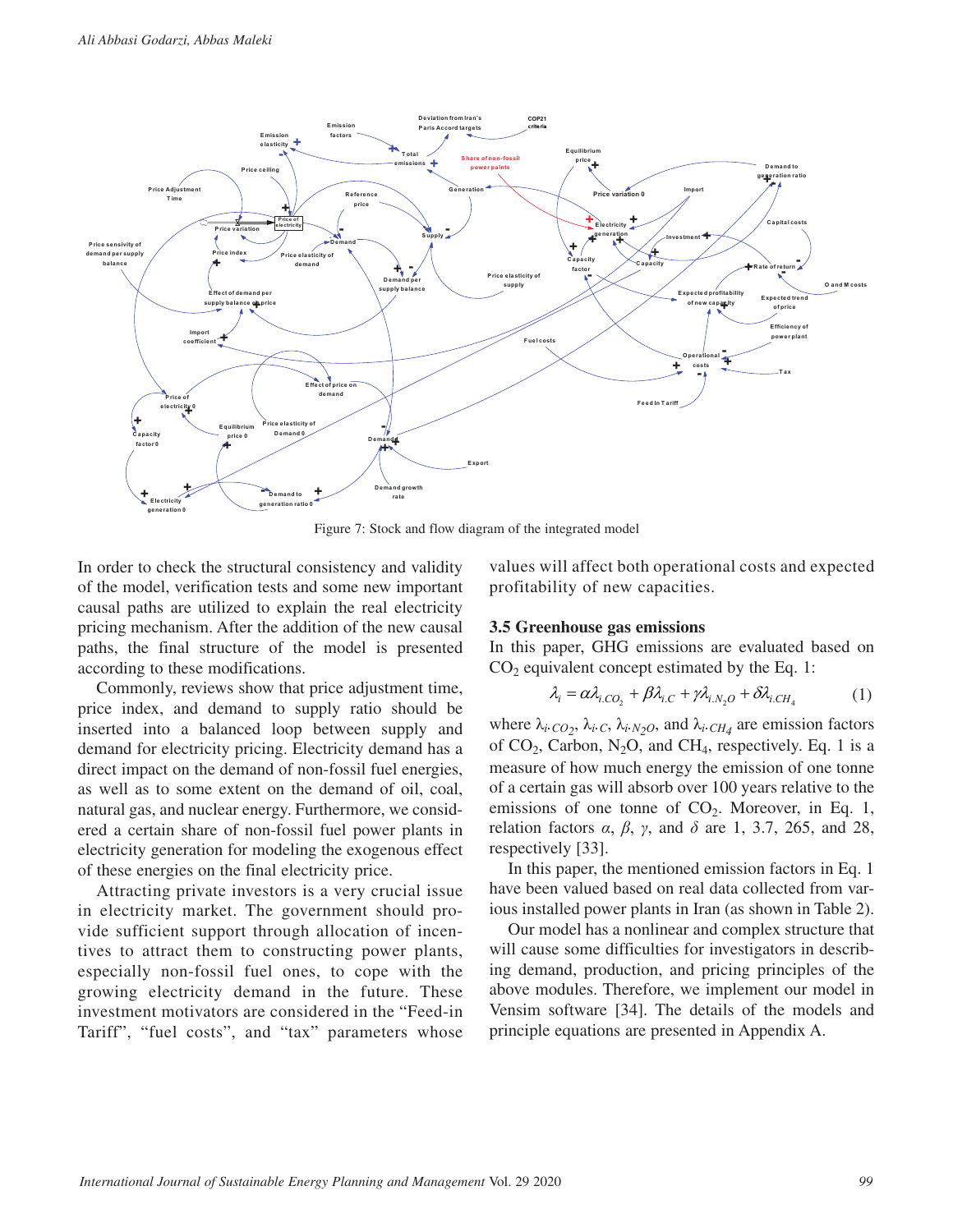#### **3.6 Validation**

In order to test the model, we examine how the model output fits the historical data by performing the behavioral reproduction test. As shown in Fig. 8 and Fig. 9, for two modules (production and demand) from 2007 to 2018, our model-simulated behavior well matches the behavior of the real system. Also, by comparing the data in the time horizon mentioned above, statistical error values, such as Mean Average Error (MAE) and Root Mean Square Percentage Error (RMSPE), were evaluated in our model based on Eq. 2 and Eq. 3.

$$
MAE = \frac{1}{n} \sum_{i=1}^{n} \frac{|R_i - S_i|}{R_i}
$$
 (2)

$$
RMSPE = \sqrt{\frac{1}{n} \sum_{i=1}^{n} \left(\frac{R_i - S_i}{R_i}\right)^2}
$$
(3)

where  $R_i$  and  $S_i$  represent real value and the simulated value of i, respectively, and *n* represents the quantity of the data.

The values of MSE and RMSPE for the production module are 3.38% and 3.59%, respectively, with their values for the demand module being 4.37% and 4.54%, respectively. Our model has good conformity to historical trends.

All efforts in R&D, competition of technologies, and government's laws in the energy sector are reflected as changes in electricity demand and production. Indeed, if

**Table 2: Pollutant and GHG emission factors in Iran power sector by power plant types for the year 2017 (gr/kWh) [3]**

| Ownership         | <b>Type of Plant</b> | CO <sub>2</sub> | С       | $N_2$ O | CH <sub>4</sub> |
|-------------------|----------------------|-----------------|---------|---------|-----------------|
|                   | <b>Steam</b>         | 684.874         | 186.784 | 0.002   | 0.015           |
| Governmental      | Combined Cycle       | 493.708         | 134.648 | 0.001   | 0.010           |
| Sector            | Gas                  | 832.395         | 227.017 | 0.002   | 0.016           |
|                   | Diesel               | 811.159         | 221.225 | 0.007   | 0.033           |
|                   | <b>Steam</b>         | 680.974         | 185.720 | 0.001   | 0.012           |
| Private<br>Sector | Combined Cycle       | 497.376         | 135.648 | 0.001   | 0.011           |
|                   | Gas                  | 752.758         | 205.298 | 0.002   | 0.015           |

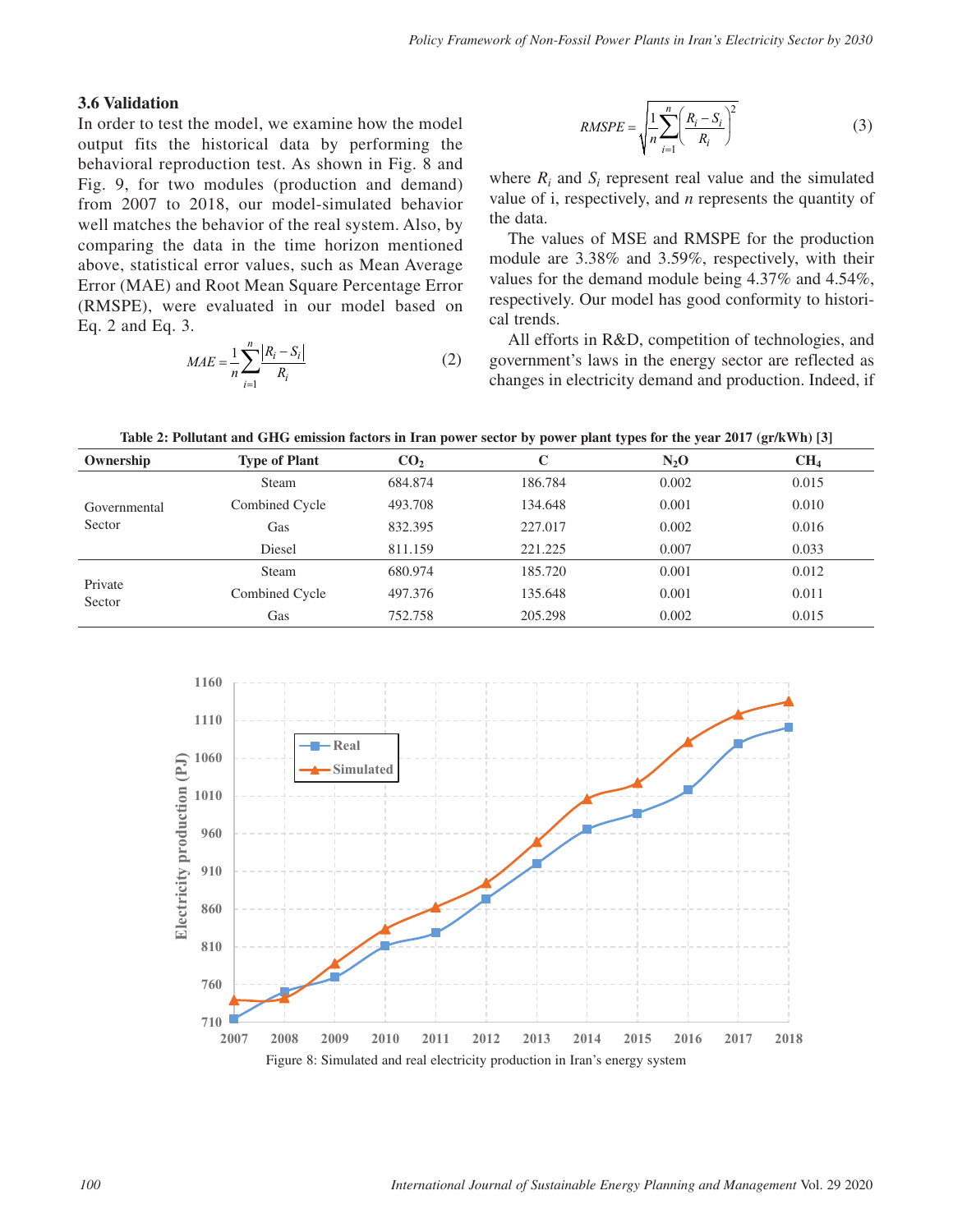

Figure 9: Simulated and real electricity demand in Iran's energy system

behaviors of these module outputs are reproduced by the final model, this model passes the behavior-reproduction test [35]. Error values obtained by this test confirm the validity of the results.

#### *4. System simulation and results*

One of the main weaknesses of the existing system dynamics models in the literature is the unstructured process of policy scenario development. Through a structured process, we can apply a common view of the future of non-fossil fuel power plants to finding the plausible combination of modules, and then to developing scenarios [36].

Electricity producers are managing two types of electricity production: traditional (fossil) and renewable (non-fossil) resources. Based on electricity market price, the capacity mix of non-fossil fuels and traditional resources will be defined. Since a simple relationship between electricity production, demand, and price cannot be obtained, we tried to derive such a relationship by considering two performance measures: First, promoting non-fossil fuels to reduce GHG emission from electricity production. Second, bringing the attention of electricity producers to the economic gains of renewable generation.

According to the environmental and economic factors of developing Iran's electricity supply system and to

determine the conditions under which the electricity production system meet the Paris Accord target by 2030, four possible scenarios defined by varying share percent of non-fossil fuel power plants.

Wide range of share percent is chosen in order to assess electricity price in increasingly GHG emissions models. The reference scenario has a 5% share of non-fossil resources in the power plant sector, describing the Iran's energy system status quo (In 2018). The "Non-Fossil Fuels 1 (NFF1)" with a 10% share presents a low growth of non-fossil fuels in the electricity production system. Such an ineffective policy and unfavorable conditions would exacerbate energy efficiency and the state of infrastructure.

"Non-Fossil Fuels 2 (NFF2)", the medium scenario, corresponds to the average of share percent, NFF3 scenario corresponds to the upper limit of share percent, and NFF1 scenario corresponds to the lower limit of share percent. In NFF2 scenario, non-fossil fuels have a 15% share of the electricity supply. Moreover, "Non-Fossil Fuels 3 (NFF3)", where non-fossil fuels have a 20% share, demonstrates a high growth in electricity production and it is an optimistic scenario that can be applied to Iran's future energy supply system. Almost all foreseeable scenarios for the futures fall between the NFF1 and NFF3 scenarios. An overview of the four mentioned scenarios is presented in Table 3.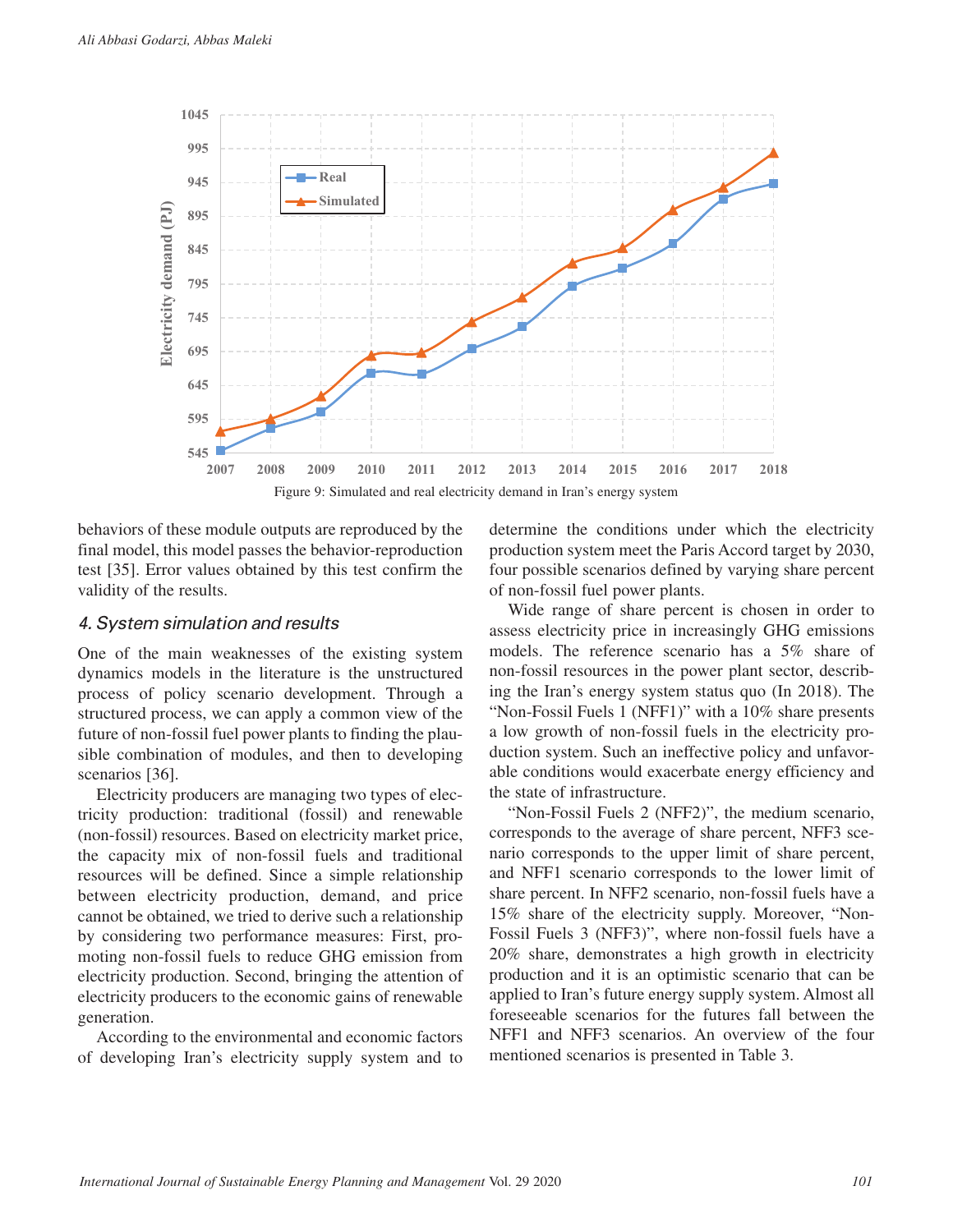In fact, we have set up a method to simulate the energy system for achieving the long-term goals of Iran's Paris Accord targets, which consists of economic, environmental, and social goals. In short, the investment policy will change energy prices which are considered constant (or compounded with inflation) in applying investment decisions. So, in this paper, we integrate long-term investment decisions and short-term operational features. If we try to estimate the electricity price in the future with the reference scenario, where nonfossil fuels have a 5% share, we can see that between 2020 and 2030, the price is stable and has a routine profile in each year (Fig. 10).

As shown in Fig. 10, the electricity price peaks in the 5<sup>th</sup> month (August) of each year due to the rise in demand in this month, with a growth rate of about 3% for each year. Conversely, the electricity price has reached its lowest in the 8<sup>th</sup> month (November) of each

**Table 3: Scenario features and their assumptions**

| <b>Scenario</b>  | Growth<br>grade | <b>Share percent</b><br>variations as driving<br>force | <b>Time</b><br>horizon |  |  |
|------------------|-----------------|--------------------------------------------------------|------------------------|--|--|
| Reference        |                 | No change from 5%                                      | 2020-2030              |  |  |
| NFF1             | low             | $5\% - 10\%$                                           | $2020 - 2030$          |  |  |
| NFF <sub>2</sub> | medium          | $5\% - 15\%$                                           | $2020 - 2030$          |  |  |
| NFF3             | high            | $5\% - 20\%$                                           | $2020 - 2030$          |  |  |

year that has the lowest electricity demand. However, after this month, the price witnesses a sharp increase, with its variation also substantially increasing, which happens because the increased demand must be supplied. This pattern is repeated through years between 2021 to 2030. Also, this estimation is done for the other scenarios, and the result are shown in Fig. 11.

As shown in Fig. 11, the reference scenario has lower electricity prices than other scenarios, but does not mitigate the increase in prices in the time horizon. This trend can also be viewed in other scenarios, with the maximum value of electricity price occurring in NFF3 scenario which is 920 IRR/kWh at 2030. The growth in price indicates redundancy in supply capacity (increase in wind, hydro, solar and expansion turbine), therefore reducing the usage of fossil fuels. This happens because the share of the mentioned non-fossil technologies has been increasing in the period under study, and GHG emissions will probably have lower values in different scenarios compared to the reference scenario.

So, in order to encourage investments in renewable capacity and sustain the development of traditional capacity in the electricity generation sector, it is essential to reform the current electricity price and apply the following price pattern (Fig. 11) which will develop a proper business model for electricity producers. However, choosing between NFF1, NFF2, and NFF3 patterns is also dependent on GHG emission reduction



Figure 10: Electricity price variations in Reference scenario on monthly basis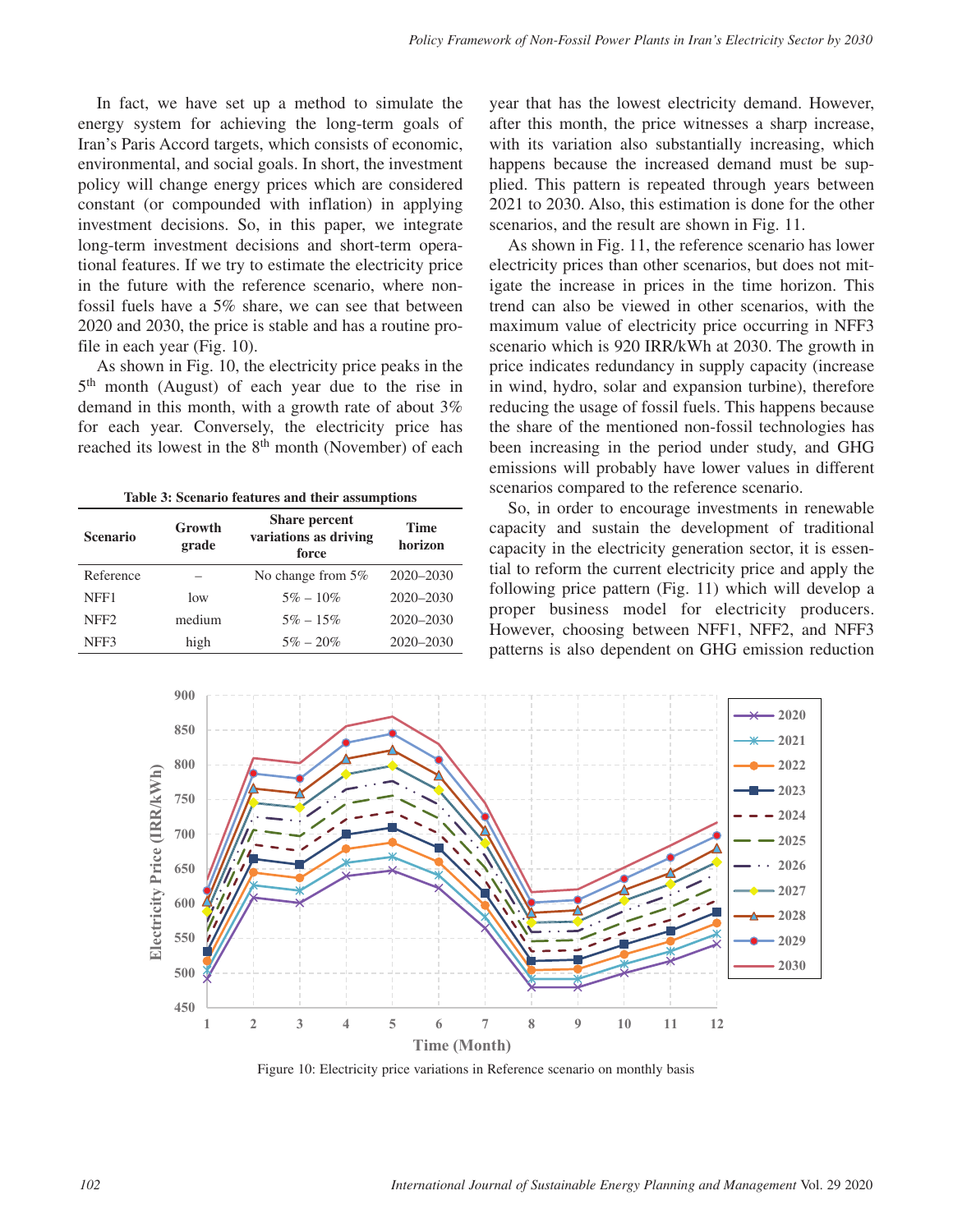

for attaining the Paris Accord targets. The variations of this reduction are presented in Fig. 12.

In the beginning of the time horizon (2020), the amount of greenhouse gas emission is 193.75 Mt of  $CO<sub>2eq</sub>$ . In the reference scenario, it will reach 292.01 Mt of  $CO<sub>2eq</sub>$  with an average growth rate of 4.2% until 2030. Thanks to GHG emission reduction policies, by increasing the share of non-fossil fuels, it is expected that GHG emissions plummet to 213.92, 188.83 and 178.23 Mt of  $CO<sub>2eq</sub>$  in NFF1, NFF2, and NFF3 scenarios, respectively. As a result, if the government adopts NFF3 scenario, realizing the Paris Accord targets would be feasible.

Based on Fig. 12, GHG emission in the reference scenario is increasing substantially over time due to the large share of fossil fuels in electricity production. Moreover, in this scenario, the deviation from COP21 criteria is about 106.01 Mt of  $CO<sub>2eq</sub>$ , which signifies the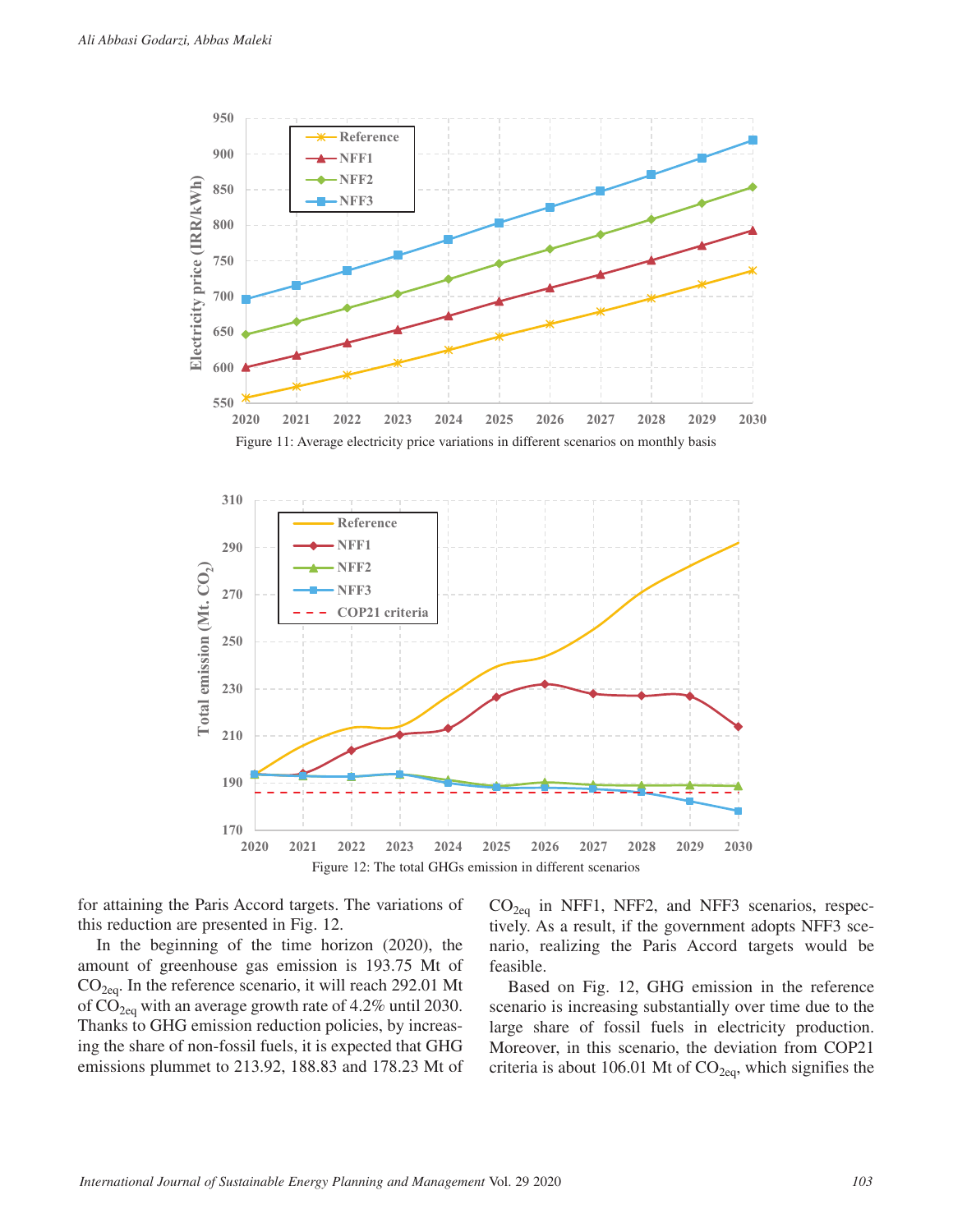importance of focusing on decreasing the share of pollutant technologies, such as steam power plants, and increasing the share of combined cycle and non-fossil resources.

In NFF1 scenario, GHG emission deviation has decreased to 27.92 Mt of  $CO<sub>2eq</sub>$ , but has not met COP21 criteria. Indeed, applying a 5% increase in the share of non-fossil technologies in electricity production in this scenario could decrease emissions of high GHG-emitting power plants but is not sufficient for satisfying the Paris Accord targets. However, GHG emissions have followed an upward trend after 2026 and the gradual growth the share of non-fossil fuels falls short of controlling this increase. In NFF2 scenario, the deviation optimistically falls to 2.83 Mt of  $CO<sub>2eq</sub>$  above COP21 criteria, and it is proven that increasing the share of non-fossil resources in electricity production is necessary for GHG emission mitigation, thus contributing to achieving the Paris Accord targets. However, total emissions start rising after 2028, therefore stopping the government from realizing COP21 criteria in the Accord deadline using this scenario.

The government is aware of the challenges and is seeking a number of reforms in electricity price to improve the performance of non-fossil power plants, including private sector in the generation of green electricity and implementation of a power pool in a competitive market. Based on 853 IRR/kWh of electricity price in NFF2 scenario in 2030, formation of this market can effect on decrease of GHG emissions. Although, attain 15% share of non-fossil power plants that will cause to emit only 2.83 Mt of  $CO<sub>2eq</sub>$  above COP21 criteria, is acceptable in this environmental accord. As a result, in the final scenario, NFF3, the deviation from COP21 criteria drops to 7.77 Mt of  $CO<sub>2eq</sub>$  under Iran's Paris Accord targets, following a declining trend until 2030.

So, by adopting the policies for reaching a 20% share of non-fossil technologies, Iran can meet its Paris Accord targets, and this achievement will be sustainable even after 2030 (the Paris Accord deadline) and tackle rising GHG emissions with 920 IRR/kWh of electricity price.

Furthermore, price elasticity of emission is one of the main indicators of the amount of GHG emission relative variation versus electricity price relative variation, presenting the amount of GHG that would be emitted for increasing the electricity price to improve the share of non-fossil fuels. It is evaluated according to the following equations.

$$
\varepsilon_E = \frac{\Delta E / \overline{E}}{\Delta P / \overline{P}} \tag{4}
$$

where  $ε_E$ ,  $ΔE$ ,  $ΔP$ ,  $\overline{E}$ , and  $\overline{P}$  are price elasticity of emission, emission variation, price variation, emission average, and price average in the calculation period, respectively. This equation is applied to different scenarios, and the results are presented in Table 4. In the reference scenario, the share of non-fossil fuels did not change, so the calculation of  $\varepsilon_E$  is undefined.

Based on Table 4, the average values of  $\varepsilon_E$  for NFF1, NFF2, and NFF3 are 0.1, 0.17, and 0.19, respectively. In fact, NFF3 scenario has both the highest variation in the share of non-fossil resources in electricity production and the price elasticity of emission. Nevertheless, *ε<sup>E</sup>* should increase in this scenario compared to the two previous ones, meaning that it is possible to achieve Iran's reduction target (according to its INDC) as stated in the Paris Accord. It should be noted, however, that the difference between NFF1 and NFF2 scenarios is larger in terms of  $\varepsilon_E$  mainly due to the high expansion of non-fossil technologies. Thus, one unit change of electricity price in NFF3 scenario leads to a 190,000 tonnes of  $CO<sub>2eq</sub>$  decrease in GHG emissions. So, by considering only the environmental efficacy of the energy supply improvement by non-fossil resources, it is fair to conclude that Iranian price policies are effective for emission reduction.

Another notable finding is the higher emission elasticity of Iran's electricity market in NFF3 scenario that can diffuse more share of non-fossil resources in the market. Indeed, after 2027 (Table 4),  $\varepsilon_E$  increases and the tendency of the electricity market to change price for emission reduction soars. In 2027, electricity price in NFF3 scenario will reach to 847 IRR/kWh that is near to this

| <b>Scenario</b>  | $2020 -$<br>2021 | $2021 -$<br>2022 | $2022 -$<br>2023 | $2023 -$<br>2024 | $2024 -$<br>2025 | $2025 -$<br>2026 | $2026-$<br>2027 | $2027 -$<br>2028 | $2028 -$<br>2029 | $2029-$<br>2030 |
|------------------|------------------|------------------|------------------|------------------|------------------|------------------|-----------------|------------------|------------------|-----------------|
| NFF1             | 0.01             | 0.06             | 0.10             | 0.03             | 0.09             | 0.10             | 0.27            | 0.03             | 0.24             | 0.14            |
| NFF <sub>2</sub> | 0.17             | 0.13             | 0.31             | 0.17             | 0.14             | 0.07             | 0.10            | 0.20             | 0.28             | 0.19            |
| NFF3             | 0.30             | 0.20             | 0.22             | 0.11             | 0.19             | 0.10             | 0.22            | 0.06             | 0.20             | 0.28            |

**Table 4: Price elasticity of emission in different scenarios at various time periods**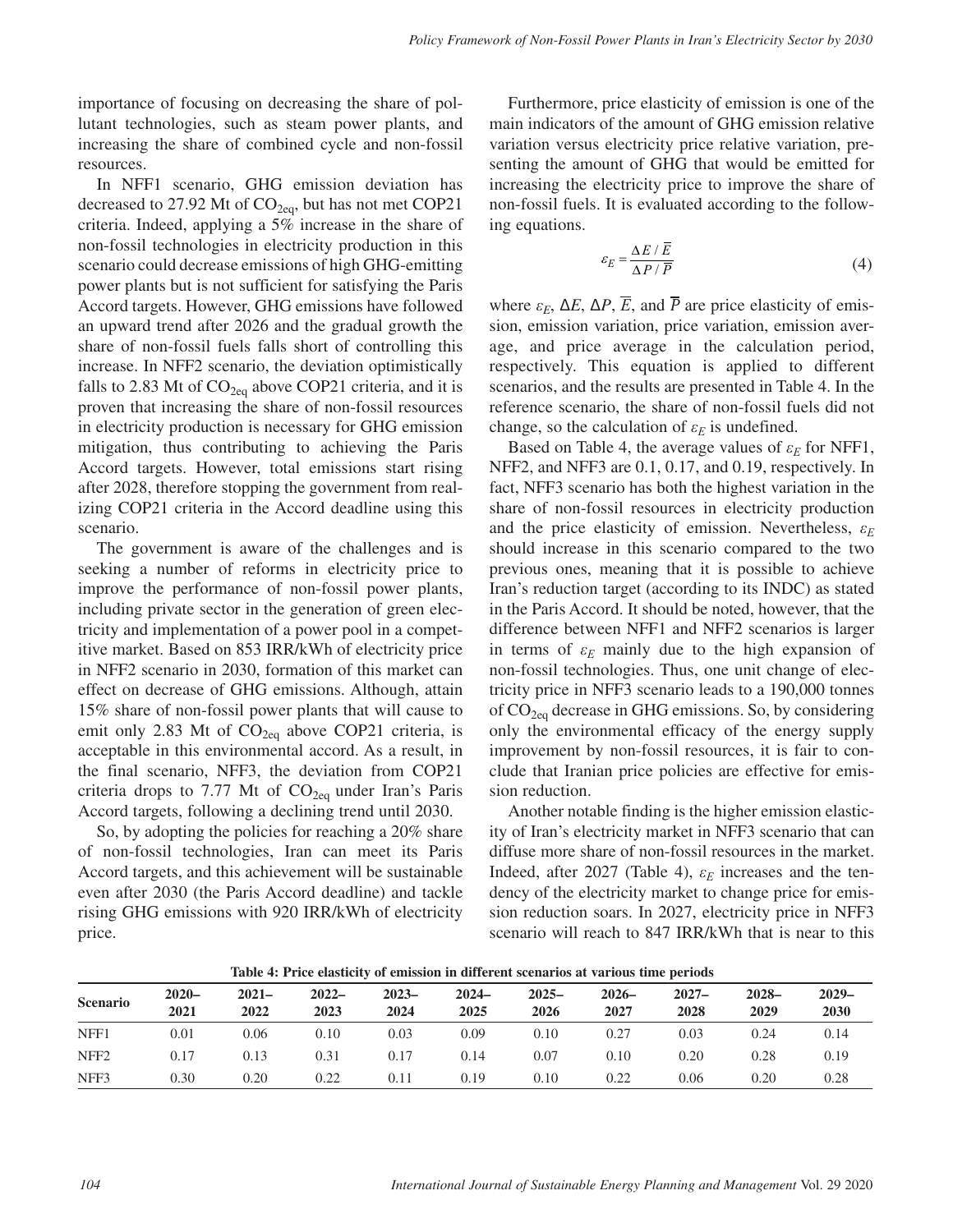price in NFF2 scenario at 2030. According to higher emission elasticity in NFF3 rather than NFF2, increasing of electricity price in NFF3 cause to decrease GHG emissions between 2027 and 2030 and COP 21 criteria will available for Iran. But because of less value of  $\varepsilon_F$ , this action will not occur in NFF2 and decreasing of GHG emissions will stop at 2.83 Mt of  $CO<sub>2ea</sub>$  above COP21 criteria.

This approach puts emphasis on proposing appropriate policies contributing to the competitiveness of non-fossil resources, considering  $\varepsilon_E$ , that leads to the environmentally sustainable development of the electricity supply system, which can be done through reforming the current electricity market price.

#### *5. Conclusion and policy implications*

This study investigates the expansion policy of non-fossil fuels and its impact on GHG emission reduction and the electricity market to meet Paris Accord targets. For analyzing the practicality of this method and its implications, four scenarios with various growth rates of non-fossil technologies were presented: reference, NFF1, NFF2, and NFF3.

If the private sector could be encouraged to invest in these low-carbon power plants by reforming the electricity price, NFF2 scenario with a 5%-15% expansion of non-fossil technologies is suitable for the mid-term development of the power plants for GHG emission reduction and electricity price must be increased to 853 IRR/kWh by 2030. Although GHG emissions in this scenario is about 10.60 Mt of  $CO<sub>2eq</sub>$  over COP21 criteria, the average value of emission elasticity in this scenario is 0.17 and the policy maker can decrease 170,000 tonnes of  $CO<sub>2eq</sub>$  with a single unit increase in electricity price in each year (between 2020-2030). In this scenario electricity price will increase to 920 IRR/kWh that is about 67 IRR/kWh over NFF2 in 2030.

On the other hand, NFF3 scenario with a 5%–20% expansion of non-fossil technologies decreases GHG emissions to 178.23 Mt of  $CO<sub>2eq</sub>$  (7.77 units lower than COP21 criteria) which will keep its downward trend in the long run even after 2030, and the government is assured that the Paris Accord targets would certainly be achieved. As a result, a 15% share of non-fossil fuels is considered as the driving force to decrease GHG emissions (in NFF2), but it individually fails at decreasing emissions for successful achievement of the Paris Accord targets. The share of non-fossil fuels must be

increased to 20% (NFF3), especially while emission elasticity in this scenario is higher than NFF1, NFF2, and the reference scenarios.

However, there are many barriers to the successful implementation of NFF3 scenario, the main ones being underpricing the input fuel for power plants and low FITs for renewable energies. Therefore, the government must modify the performance of the generation sector by reforming electricity price and developing a competitive market in order to attract the private sector to invest in the expansion of non-fossil technologies as low-emission power plants. Without tackling these issues, the impact of reform attempts is temporary, and after a while, GHG emissions start following a rising trend. Based on the presented results, the policy makers must decide to apply energy price reform to Iran's electricity market to develop a suitable plan for reducing the emission of the power plant sector.

On the other hand, in the current dynamics model, the uncertainty of fuel prices is not considered, which can be added to the relevant equations in future works. Furthermore, other pollutant sectors such as transport and industry (see Fig. 1) can be investigated by similar approaches.

#### *Acknowledgement*

This paper belongs to an IJSEPM special issue on *Sustainable Development using Renewable Energy Systems*[37]."

#### *References*

- [1] B. Kata, S. Paltseva and M. Yuana, "Turkish energy sector development and the Paris Agreement goals: A CGE model assessment," *Energy Policy,* pp. 84–96, 2018. [https://doi.](https://doi.org/10.1016/j.enpol.2018.07.030Get) [org/10.1016/j.enpol.2018.07.030Get](https://doi.org/10.1016/j.enpol.2018.07.030Get) rights and content.
- [2] "Electric power industry statics," Ministry of Energy, Tavanir org., Iran, 2018.
- [3] "Energy balance 2017 (In Persian).," Iran Ministry of Power, Tehran, 2019.
- [4] "Third National Communication to United Nations Framework Convention on Climate Change (UNFCCC)," National climate change office, Department of environment of Iran, Tehran, 2017.
- [5] "Iran: the chronicles of the subsidy reform.," International Monetary Fund (IMF)., 2011. [Online]. Available: [http://www.imf.org/external/pubs/ft/wp/2011/wp11167.pdf.](http://www.imf.org/external/pubs/ft/wp/2011/wp11167.pdf) [Accessed 2015].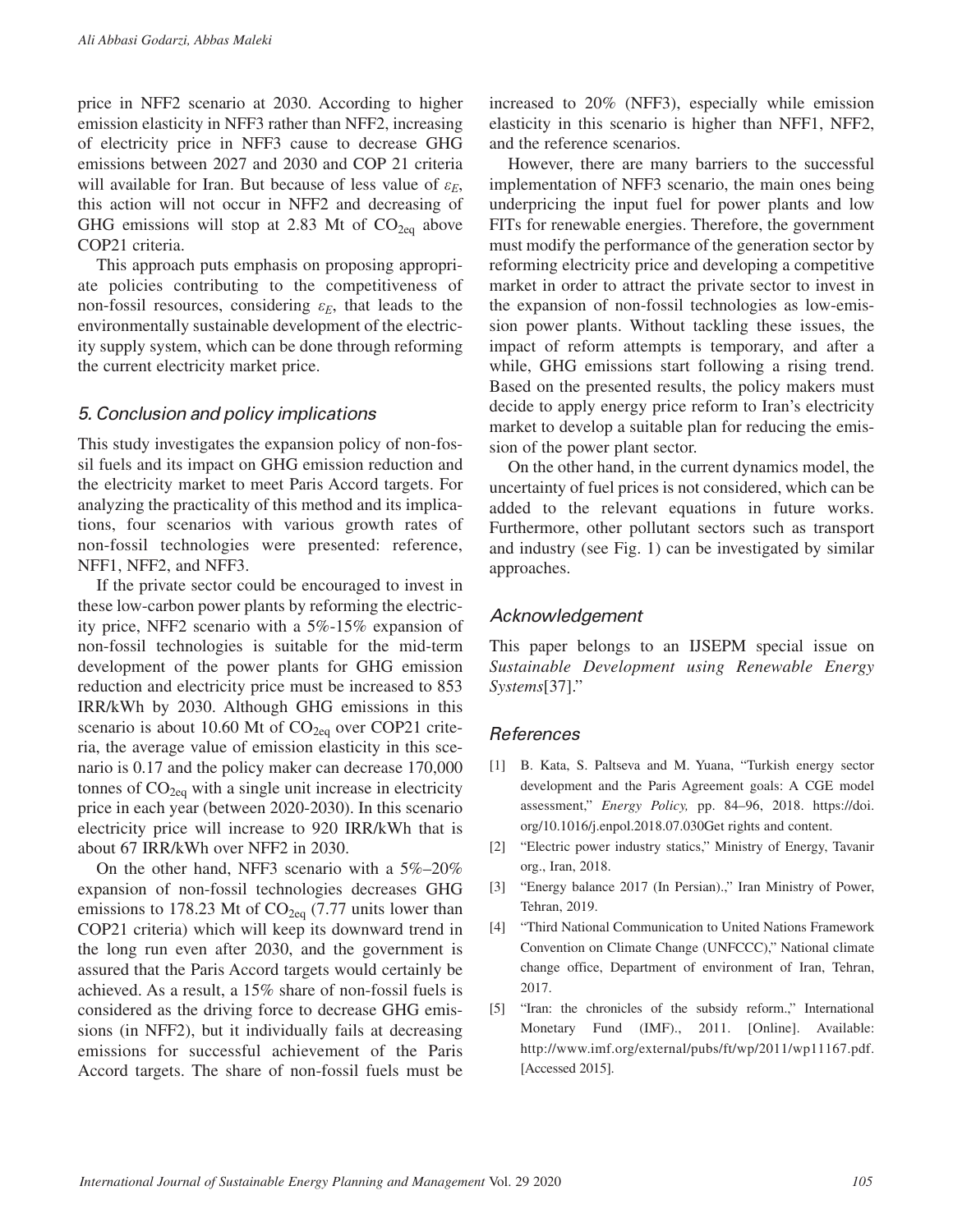- [6] M. Kachoee, M. Salimi and M. Amidpour, "The long-term scenario and greenhouse gas effects cost-benefit analysis of Iran's electricity sector," *Energy,* vol. 143, no., 2017 [10.1016/j.](http://10.1016/j.energy) [energy.](http://10.1016/j.energy)2017.11.049, pp. 585–596.
- [7] L. Setiartitia and R. A. Al Hasibi, "Low carbon-based energy strategy for transportation sector development," *International Journal of Sustainable Energy Planning and Management,* vol. 19, pp. 29–44, 2019. [http://dx.doi.org/10.5278/ijsepm.2019.19.](http://dx.doi.org/10.5278/ijsepm.2019.19)4.
- [8] D. Manzoor and V. Aryanpour, "Power sector development in Iran: A retrospective optimization approach," *Energy,* vol. Part 1, no. 140, pp. 330–339, 2017. [https://doi.org/10.1016/j.](https://doi.org/10.1016/j.energy.2017.08.096) [energy.2017.08.096](https://doi.org/10.1016/j.energy.2017.08.096).
- [9] S. Hosseini and et al., "A review on green energy potentials in Iran," *Renewable and Sustainable Energy Reviews,* no. 27, pp. 533–545, 2013. [https://doi.org/10.1016/j.rser.2013.07.015.](https://doi.org/10.1016/j.rser.2013.07.015)
- [10] A. Shahsavari and M. Akbari, "Potential of solar energy in developing countries for reducing energy-related emissions.," *Renewable and Sustainable Energy Reviews,* vol. 90, pp. 275– 291, 2018. [https://doi.org/10.1016/j.rser.2018.03.065.](https://doi.org/10.1016/j.rser.2018.03.065)
- [11] P. Menanteau, D. Finon and M. L. Lamy, "Prices versus quantities: choosing policies for promoting the development of renewable energy," *Energy Policy,* vol. 8, no. 31, pp. 799–812, 2003. [https://doi.org/10.1016/S0301-](https://doi.org/10.1016/S0301)4215(02)00133-7.
- [12] S. Wahba, B. Kamil, K. Nassar and A. Abdelsalam, "Green Envelop Impact on Reducing Air Temperature and Enhancing Outdoor Thermal Comfort in Arid Climates," *Civil Engineering Journal,* vol. 5, no. 5, pp. 1124–1135, 2019. [http://dx.doi.](http://dx.doi.org/10.28991/cej) [org/10.28991/cej](http://dx.doi.org/10.28991/cej)-2019-03091317.
- [13] U. Burciaga, P. Sáez and F. Ayón, "Strategies to Reduce CO2 Emissions in Housing Building by Means of CDW," *Emerging Science Journal,* vol. 3, no. 5, pp. 274–284, 2019. [http://dx.doi.](http://dx.doi.org/10.28991/esj) [org/10.28991/esj-](http://dx.doi.org/10.28991/esj)2019-01190.
- [14] J. Khan and e. al., "Embedded Life Cycle Costing Elements in Green Building Rating Tool," *Civil Engineering Journal,* vol. 5, no. 4, pp. 750–758, 2019. [http://dx.doi.org/10.28991/cej-](http://dx.doi.org/10.28991/cej)2019- 03091284.
- [15] M. Darabpour et al., "Practical Approaches Toward Sustainable Development in Iranian Green Construction," *Civil Engineering Journal,* vol. 4, no. 10, pp. 2450–2465, 2018. [http://dx.doi.](http://dx.doi.org/10.28991/cej) [org/10.28991/cej](http://dx.doi.org/10.28991/cej)-03091172.
- [16] R.A.R. Candia et al., "Techno-economic assessment of high variable renewable energy penetration in the Bolivian interconnected electric system," *International Journal of Sustainable Energy Planning and Management ,* vol. 22, pp. 17–38, 2019. [http://dx.doi.org/10.5278/ijsepm.2659.](http://dx.doi.org/10.5278/ijsepm.2659)
- [17] P.M. Fernández, F. deLlano-Paz, A. Calvo-Silvosa and I. Soares "An evaluation of the energy and environmental policy efficiency of the EU member states in a 25-year period from a

Modern Portfolio Theory perspective," *International Journal of Sustainable Energy Planning and Management,* vol. 26, pp. 19–32, 2020.<http://doi.org/10.5278/ijsepm.3482>.

- [18] R. Yuana, J. Rodrigues, A. Tukker and P. Behren, "The impact of the expansion in non-fossil electricity infrastructure on China's carbon emissions," *Applied Energy,* no. 228, pp. 1994– 2008, 2018. <https://doi.org/10.1016/j.apenergy.2018.07.069>.
- [19] P. Atanasoae, R. Pentiuc, D. Milici, E. Olariu and M. Poienar, "The Cost-Benefit Analysis of the Electricity Production from Small Scale Renewable Energy Sources in the Conditions of Romania," *Procedia Manufacturing,* no. 32, pp. 385–389, 2019. [https://doi.org/10.1016/j.promfg.2019.02.230.](https://doi.org/10.1016/j.promfg.2019.02.230)
- [20] H. Qudrat-Ullah, "Modelling and simulation in service of energy policy," *Energy Procedia,* vol. 75, pp. 2819–2825, 2015. <https://doi.org/10.1016/j.egypro.2015.07.558>.
- [21] X. Liu, S. Ma, J. Tian, N. Jia and G. Li, "A system dynamics approach to scenario analysis for urban passenger transport energy consumption and  $CO<sub>2</sub>$  emissions: A case study of Beijing," *Energy Policy,* vol. 85, pp. 253–270, 2015. [https://doi.](https://doi.org/10.1016/j.enpol.2015.06.007) [org/10.1016/j.enpol.2015.06.007.](https://doi.org/10.1016/j.enpol.2015.06.007)
- [22] Y.-H. Shih and C.-H. Tseng, "Cost-benefit analysis of sustainable energy development using life-cycle co-benefits assessment and the system dynamics approach," *Applied Energy,* vol. 119, pp. 57–66, 2014. [https://doi.org/10.1016/j.](https://doi.org/10.1016/j.apenergy.2013.12.031) [apenergy.2013.12.031](https://doi.org/10.1016/j.apenergy.2013.12.031).
- [23] E. Shafiei, B. Davidsdottir, J. Leaver, H. Stefansson and E. I. Asgeirsson, "Simulation of alternative fuel markets using integrated system dynamics model of energy system," *Procedia Computer Science,* vol. 51, pp. 513–521, 2015. [https://doi.](https://doi.org/10.1016/j.procs.2015.05.277) [org/10.1016/j.procs.2015.05.277](https://doi.org/10.1016/j.procs.2015.05.277).
- [24] O. Tang and J. Rehme, "An investigation of renewable certificates policy in Swedish electricity industry using an integrated system dynamics model," *International Journal of Production Economics,* vol. 194, pp. 200–213, 2017. [https://](https://doi.org/10.1016/j.ijpe.2017.03.012) [doi.org/10.1016/j.ijpe.2017.03.012.](https://doi.org/10.1016/j.ijpe.2017.03.012)
- [25] K.-O. Vogstad, *A system dynamics analysis of the Nordic electricity market: The transition from fossil fuelled toward a renewable supply within a liberalised electricity market,*  Doctoral thesis: Norwegian University of Science and Technology, Department of Electrical Power Engineering, 2004.
- [26] N. Park, S. Yun and C. Eui, "An analysis of long-term scenarios" for the transition to renewable energy in the Korean electricity sector," *Energy Policy,* vol. 52, pp. 288–96, 2013. [https://doi.](https://doi.org/10.1016/j.enpol.2012.09.021) [org/10.1016/j.enpol.2012.09.021.](https://doi.org/10.1016/j.enpol.2012.09.021)
- [27] "Executive and technical deputy," Renewable Energy Organization of Iran (SUNA), 2012.
- [28] "Technical and development projects deputy," Iran Water and Power Resources Development Company, 2012.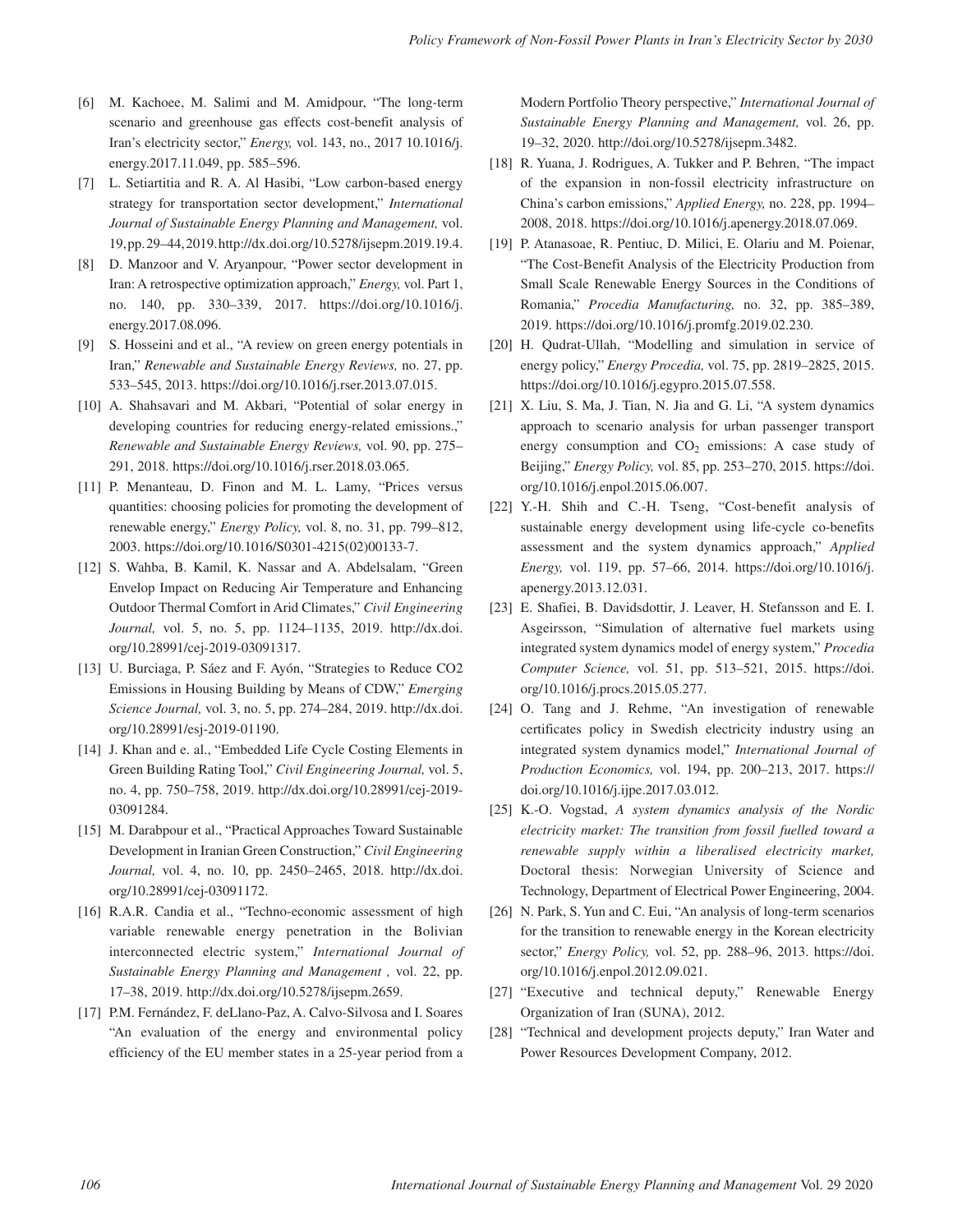- [29] "Projected cost of generating electricity.," IEA and NEA, 2010. [Online]. Available: [https://www.iea.org/publications/](https://www.iea.org/publications/freepublications/publication) [freepublications/publication/](https://www.iea.org/publications/freepublications/publication). [Accessed 2015].
- [30] "Deputy of planning affairs," Iran power generation transmission & distribution management company, 2012.
- [31] "Renewable energy essentials: hydropower.," IEA, 2010. [Online]. Available: [http://www.iea.org/publications/](http://www.iea.org/publications/freepublications/publication/hydropower_essentials.pdf) [freepublications/publication/hydropower\\_essentials.pdf](http://www.iea.org/publications/freepublications/publication/hydropower_essentials.pdf). [Accessed 2015].
- [32] V. Aryanpur and E. Shafiei, "Optimal deployment of renewable electricity technologies in Iran and implications for emissions reductions," *Energy,* no. 91, pp. 882–893, 2015. [https://doi.](https://doi.org/10.1016/j.energy.2015.08.107) [org/10.1016/j.energy.2015.08.107.](https://doi.org/10.1016/j.energy.2015.08.107)
- [33] IPCC, ""Fourth Assessment Report (AR4),"," Intergovernmental Panel on Climate Change, 2007.
- [34] "Vensim 7.3," September 2018. [Online]. Available: [https://](https://vensim.com/vensim) [vensim.com/vensim](https://vensim.com/vensim)-software/.
- [35] J. Shin, W.-S. Shin and C. Lee, "An energy security management model using quality function deployment and system dynamics," *Energy Policy,* no. 54, p. 72–86, 2013. [https://doi.org/10.1016/j.](https://doi.org/10.1016/j.enpol.2012.10.074) [enpol.2012.10.074.](https://doi.org/10.1016/j.enpol.2012.10.074)
- [36] H. S. Becker, "Developing and using scenarios-assisting business decisions.," *Journal of Business & Industrial Marketing,* no. 4, pp. 61–70, 1989. [https://doi.org/10.1108/](https://doi.org/10.1108/EUM0000000002725) [EUM0000000002725](https://doi.org/10.1108/EUM0000000002725).
- [37] Østergaard, P.A.; Johannsen, R.M.; Duic, N. Sustainable Development using Renewable Energy Systems. *Int. J. Sustain. Energy Plan. Manag*. **2020**, 29, http://doi.org/10.5278/ ijsepm.4302.